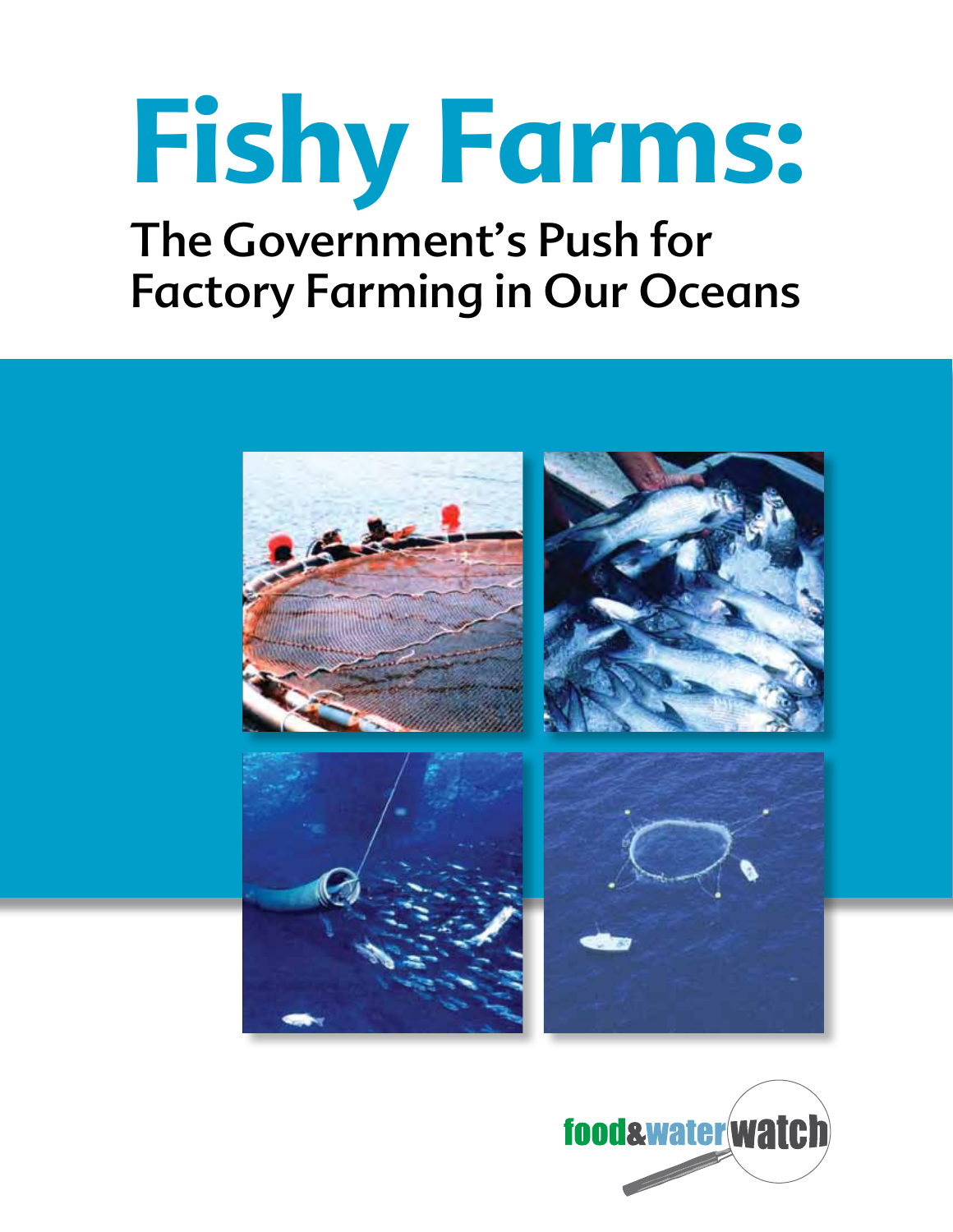# **About Food & Water Watch**

Food & Water Watch works to ensure the food, water and fish we consume is safe, accessible and sustainable. So we can all enjoy and trust in what we eat and drink, we help people take charge of where their food comes from, keep clean, affordable, public tap water flowing freely to our homes, protect the environmental quality of oceans, force government to do its job protecting citizens, and educate about the importance of keeping shared resources under public control.

#### **Food & Water Watch**

1616 P St. NW, Suite 300 Washington, DC 20036 tel: (202) 683-2500 fax: (202) 683-2501 *info@fwwatch.org*

#### **California Office**

25 Stillman Street, Suite 200 San Francisco, CA 94107 tel: (415) 293-9900 fax: (415) 293-8394 *info-ca@fwwatch.org*

#### **www.foodandwaterwatch.org**

**Copyright © October 2011 by Food & Water Watch.**  All rights reserved. Cover images courtesy of NOAA.

This report can be viewed or downloaded at **www.foodandwaterwatch.org.**

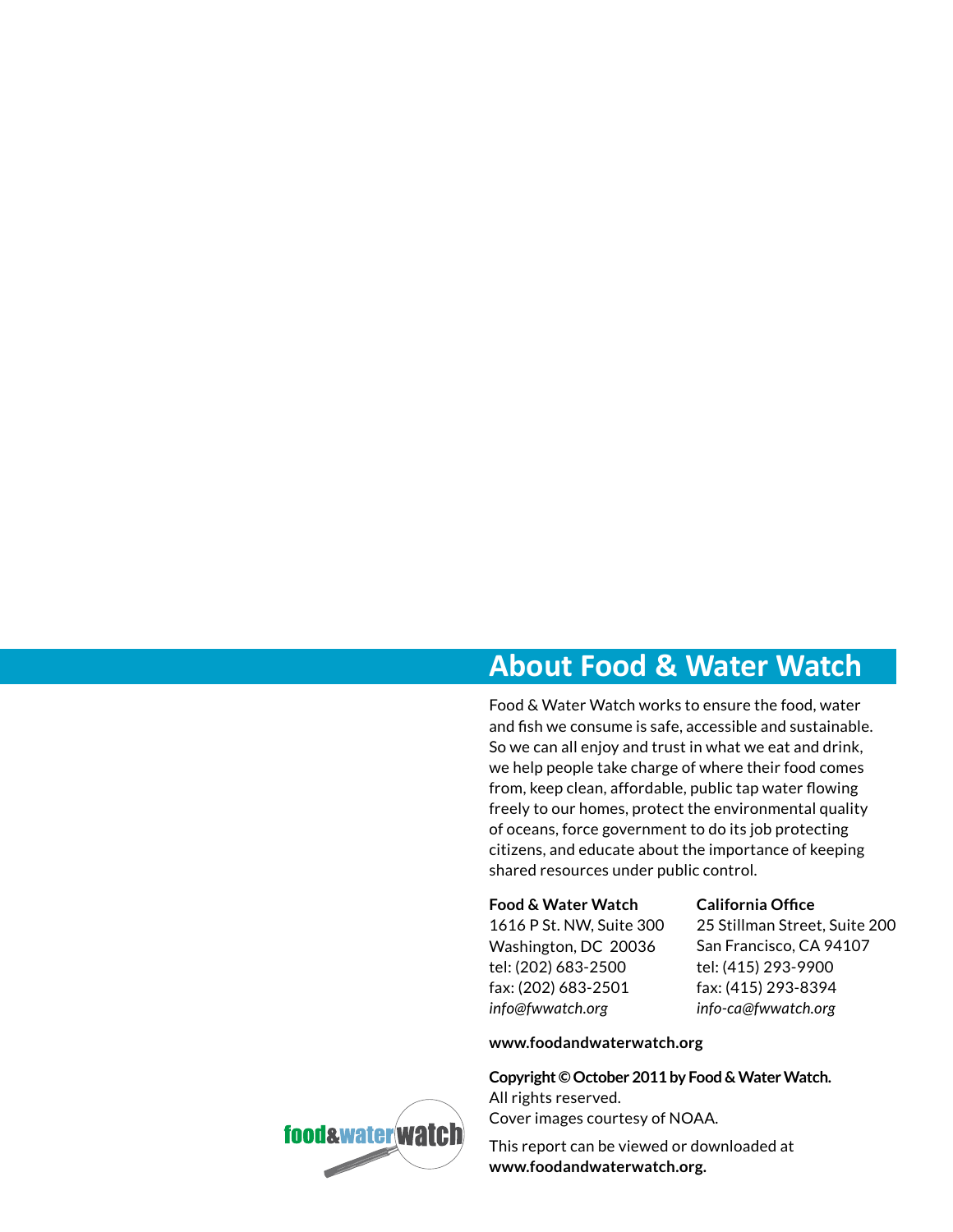# **Fishy Farms:**

# The Government's Push for Factory Farming in Our Oceans

| What It Would Take to Offset the Seafood Deficit Through Factory Fish Farming 12 |
|----------------------------------------------------------------------------------|
|                                                                                  |
|                                                                                  |
|                                                                                  |
|                                                                                  |
|                                                                                  |
|                                                                                  |
|                                                                                  |
|                                                                                  |
|                                                                                  |
|                                                                                  |
|                                                                                  |
|                                                                                  |
|                                                                                  |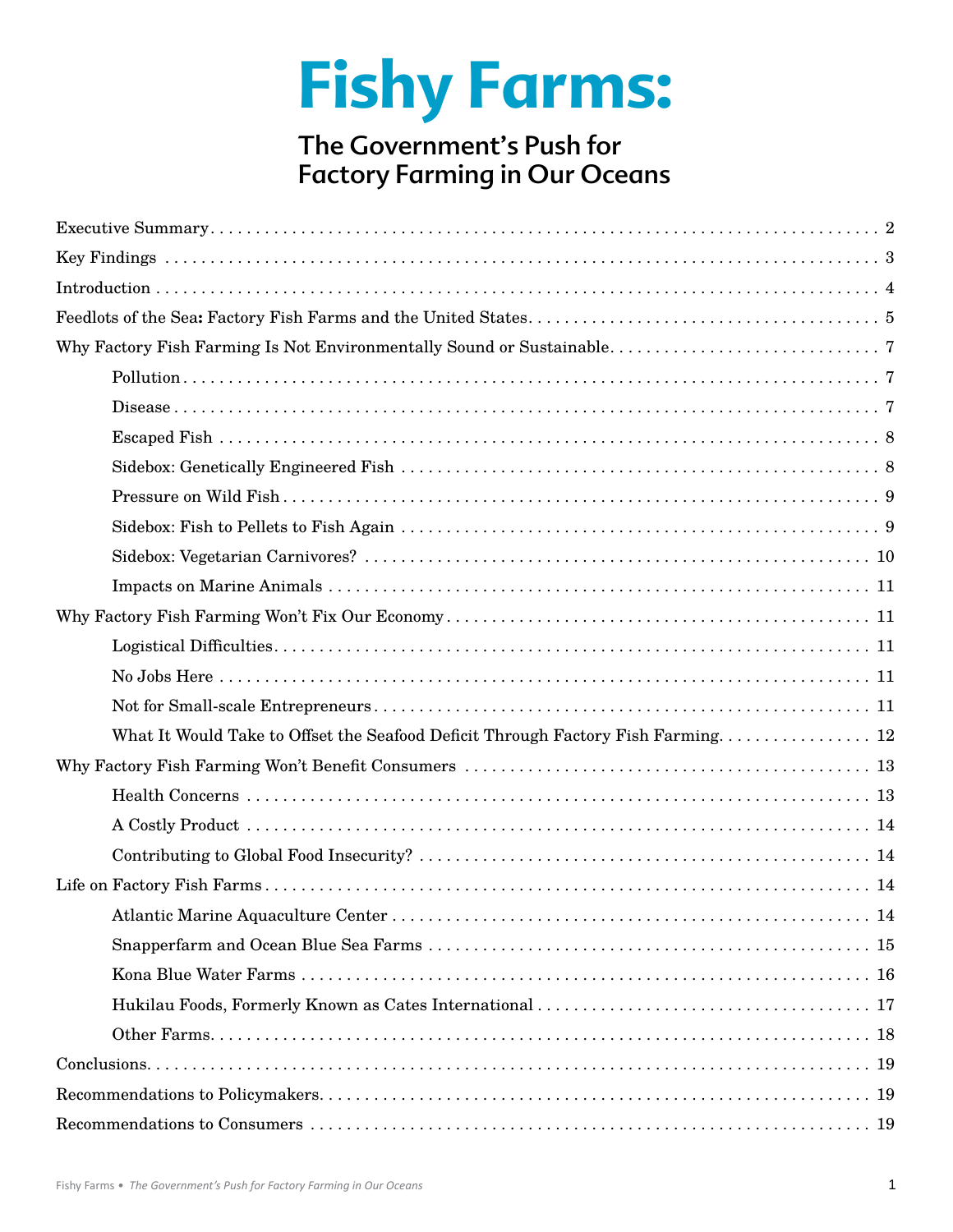

*SeaStation 3000 with feeding tube approximately 40 feet below the surface offshore of Honolulu, Hawaii, with divers on side.* 

## **Executive Summary**

Over the past decade, people have become increasingly conscious about the environmental, cultural and economic repercussions of their food choices, and a movement has emerged to support more diverse, sustainable options. This movement has extended to choices about seafood, as people take note of issues such as overfishing and the environmental ramifications of different types of fish farming.

Despite this, the U.S. government continues to subsidize the development of open ocean aquaculture, a type of factory farming that threatens the health of our oceans, coastal communities and consumers. Factory fish farming involves the production of as many as tens of thousands of fish in cages off the coastline.

This report revisits the four U.S. taxpayer-supported factory fish farming experiments — in Hawaii, New Hampshire and Puerto Rico — that are described in Food & Water Watch's previous reports, *Seas of Doubt* and the first edition of *Fishy Farms.* Because all of these research and demonstration projects have previously received government funding to advance the industry, we have traced the operations' histories for lessons that can be drawn about the feasibility of ocean fish farming.

The results are bleak. This newest update finds that despite having as many as 13 years to overcome setbacks,<sup>1</sup> the farms have been largely unsuccessful,

facing some combination of technical, economic or environmental setbacks. They have experienced fish escapes, equipment failure and community opposition. In some cases, the problems have caused the operations to relocate, scale-back, sell out to other companies or even stop production altogether. Operations that have since been proposed have had difficulty securing permits and community support.

Even as new information about these facilities continues to demonstrate that their feasibility is uncertain, the data is becoming clearer about their potential impacts. A leading argument used to promote factory fish farming is that we need it to offset the U.S. seafood trade deficit — that is, to import less seafood and produce more seafood for local consumption. A Food & Water Watch analysis finds that to do this through factory fish farming, however, would require an almost unimaginable 200 million fish to be produced in ocean cages each year. This would call for approximately 41 percent of the entire global production of fishmeal to be used as feed, could produce as much nitrogenous waste as the untreated sewage from a city nearly nine times more populous than the city of Los Angeles and could lead to the escapement of as many as 34.8 million fish (if conditions are unfavorable) or 1–2 million fish (if conditions are ideal) into our oceans in one year alone. 2

Despite years of opposition from consumers, environmentalists and coastal communities, as well as increasing evidence that this type of farming is infeasible and irresponsible, the federal government, under the National Oceanic and Atmospheric Administration (NOAA), has continued to sink resources to support this industry and develop a policy for it. The government already has spent over \$44 million in support of the troubled industry. 3 During a time when people are pushing to trim the federal budget, NOAA continues to request money to support ocean fish farming — money that could be more wisely spent supporting job creation and economic growth in other areas.

After more than a decade of setbacks, it is time for the U.S. government to recognize that factory fish farming is not the solution for increasing seafood safety and availability. NOAA must stop taking money away from improving the sustainability of our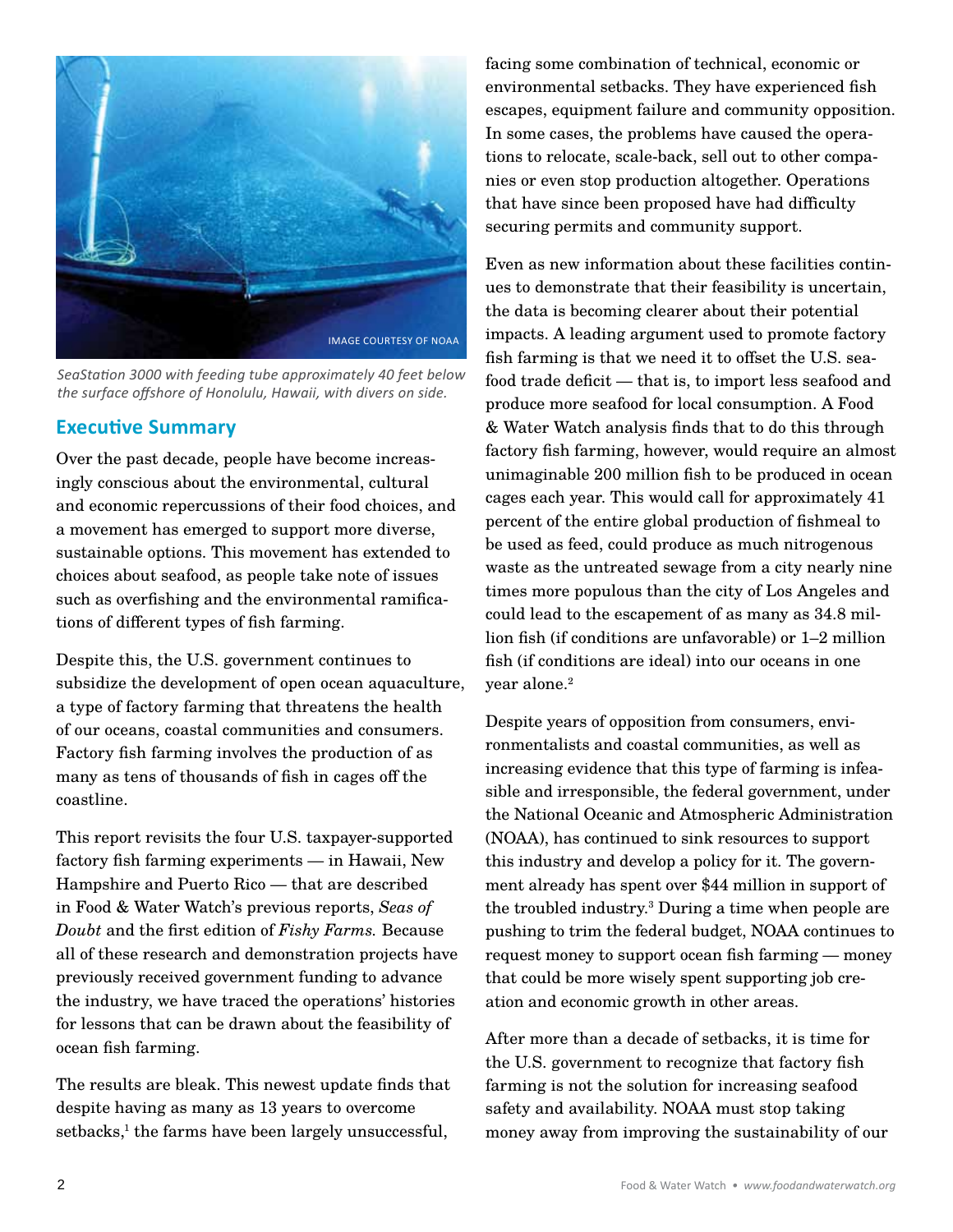wild fisheries. Congress should act to prevent federal agencies from fast-tracking the development of the industry. The international community already has learned that large-scale, industrial, land-based agriculture cannot solve all economic and food security problems. When it comes to seafood and our oceans, we should take a lesson and avoid repeating the same mistakes.

# **Key Findings**

- The factory fish farming industry has failed to demonstrate that it is environmentally sustainable or financially or technically viable on a commercial scale. None of the U.S. taxpayer-supported factory fish farming experiments have succeeded in proving that the industry is financially feasible or environmentally sustainable.
- Open ocean aquaculture is not a solution to the U.S. seafood trade deficit. According to Food & Water Watch analysis, based on examples from cobia, a type of fish currently in production, the United States would need to produce 200 million fish each year to offset the \$10 billion seafood trade deficit. Our estimates conclude that:
	- It would take more than 1.2 million tons of fishmeal — or 41 percent of the current estimated global supply — to feed this many fish.
	- Assuming that these fish produce a similar amount of waste as farmed salmon, this volume of production would lead to as much nitrogenous waste as the raw sewage from a city of over 34 million people — nearly nine times the city of Los Angeles.
	- If as many fish escaped from these farms as escaped on average over the course of three unfavorable years of salmon production in Washington state, 34.8 million fish could be released into our oceans, where they could compete and interbreed with wild fish. This is over 17 times as many fish as are estimated to escape from salmon farms in the Atlantic Ocean each year.
	- Even if the industry avoided the unfavorable conditions of storms or equipment failure, we could still expect 1–2 million fish to be released into our waters annually, comparable to the

quantity of salmon escapes in the Atlantic that some scientists believe has contributed to the extinction of wild Atlantic salmon.

- Ocean factory fish farms will not reduce pressure on wild fish populations. The aquaculture industry already is the world's largest user of fishmeal and fish oil, consuming 80 percent of the world's fish oil and half the fishmeal each year.
- Rather than contributing to domestic and global food supplies, open ocean aquaculture facilities will likely produce an expensive product that is out of reach for many U.S. consumers and may, in fact, contribute to food *insecurity* in populations that are dependent on the small fish species used in fishmeal and oil for protein.
- Like other factory-style industries with the goal of outputting as much as possible for the smallest cost, offshore fish farms will employ relatively few people, and the jobs may not be desirable or safe for workers.
- Despite spending many resources and staff time, neither NOAA nor Congress have successfully drafted a policy that could responsibly regulate factory fish farming.



*Juvenile cobia responding to a feeding pipe in an offshore cage off of the island of Culebra, Puerto Rico.*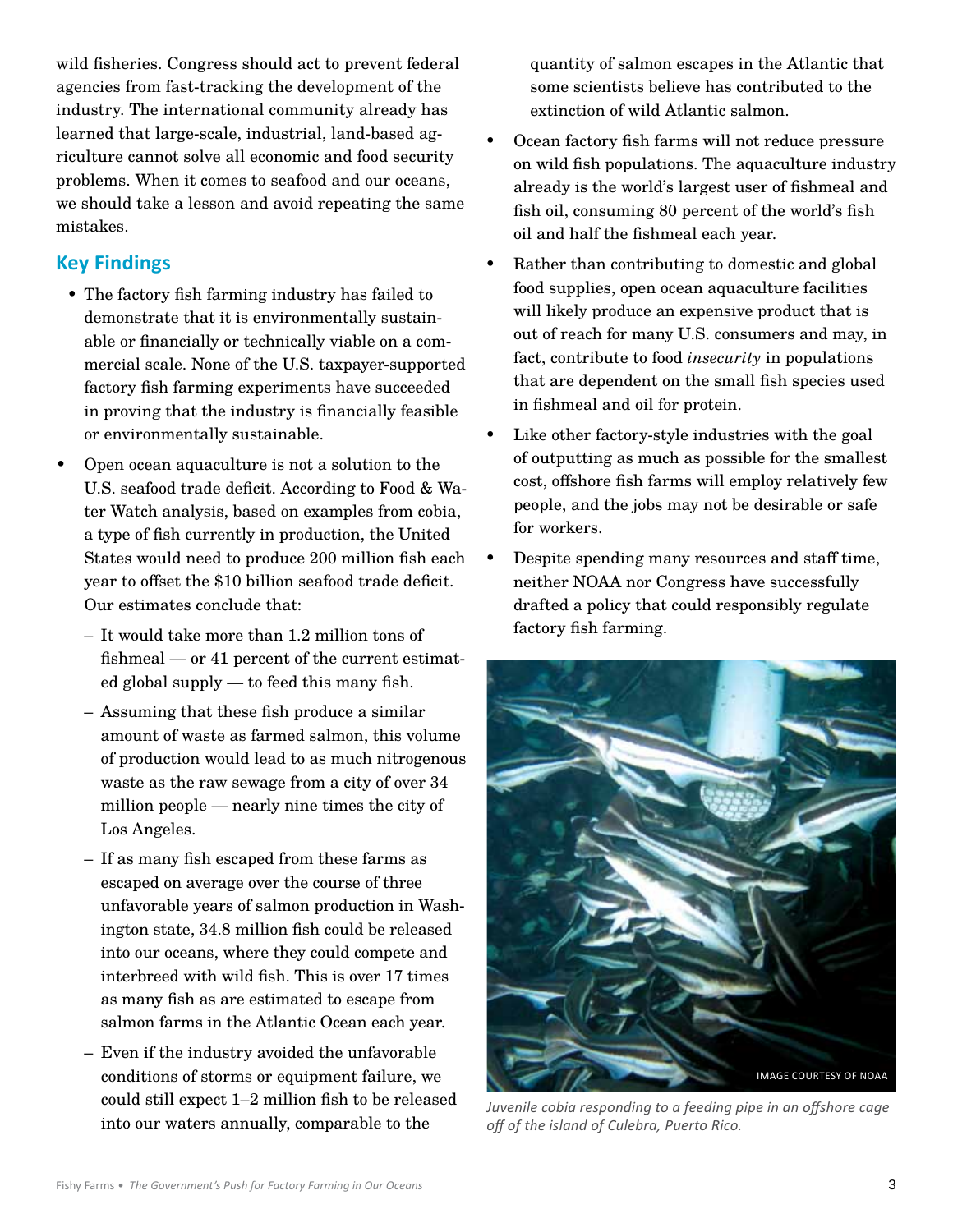

*View of an offshore cage in the Gulf of Mexico near an oil rig.*

## **Introduction**

Currently located in Hawaii, and previously located or operating in New Hampshire and Puerto Rico, none of the U.S. taxpayer-supported factory fish farming experiments have succeeded. Each has been plagued by an assortment of difficulties. From shark encounters and fish escapes to financial troubles and lawsuits, these operations have not demonstrated that they can sustainably meet soaring demand for seafood and ease pressure on overharvested wild fish populations.

For example, all of these operations have received government subsidies, and they have not demonstrated that they can be profitable — or even financially self-sustaining — without government assistance. 4 In one notorious example, each pound of fish sold in a year by the Atlantic Marine Aquaculture Center, an experimental facility in New Hampshire, cost about \$3,000 in U.S. taxpayer dollars to produce. 5 Kona Blue Water Farms, operating in Hawaii, is currently not on the market but has previously supplied a product that cost \$17 a pound for a fillet. 6

Further, all of these operations claim that waste from the submerged cages is causing little or no harm to water quality, sea life or ecosystems in general.<sup>7</sup> But with a maximum of four operating at any one time in the United States (and the closest of the two on separate Hawaiian Islands), the farms represent a tiny fraction of the thousands of cages that the industry

and its government backers envision building along U.S. coasts in the upcoming years. Looking at the impacts of a few farms alone does not reveal the full potential impact of opening the waters to an entire industry of factory fish farming.

All four of the operations discussed in this report have made claims of sustainability,<sup>8</sup> and the president of one has strongly encouraged the National Organic Standards Board (NOSB) to create organic standards for net pen aquaculture. 9 But ocean factory farmed fish cannot credibly be considered organic due to the massive amount of water pollution they can cause and the amount of non-organic feed made from wild fish (some that are already depleted) and non-organic agricultural feed constituents like soy that they can consume. This large-scale industry runs counter to the spirit of organics and the local and sustainable food movements.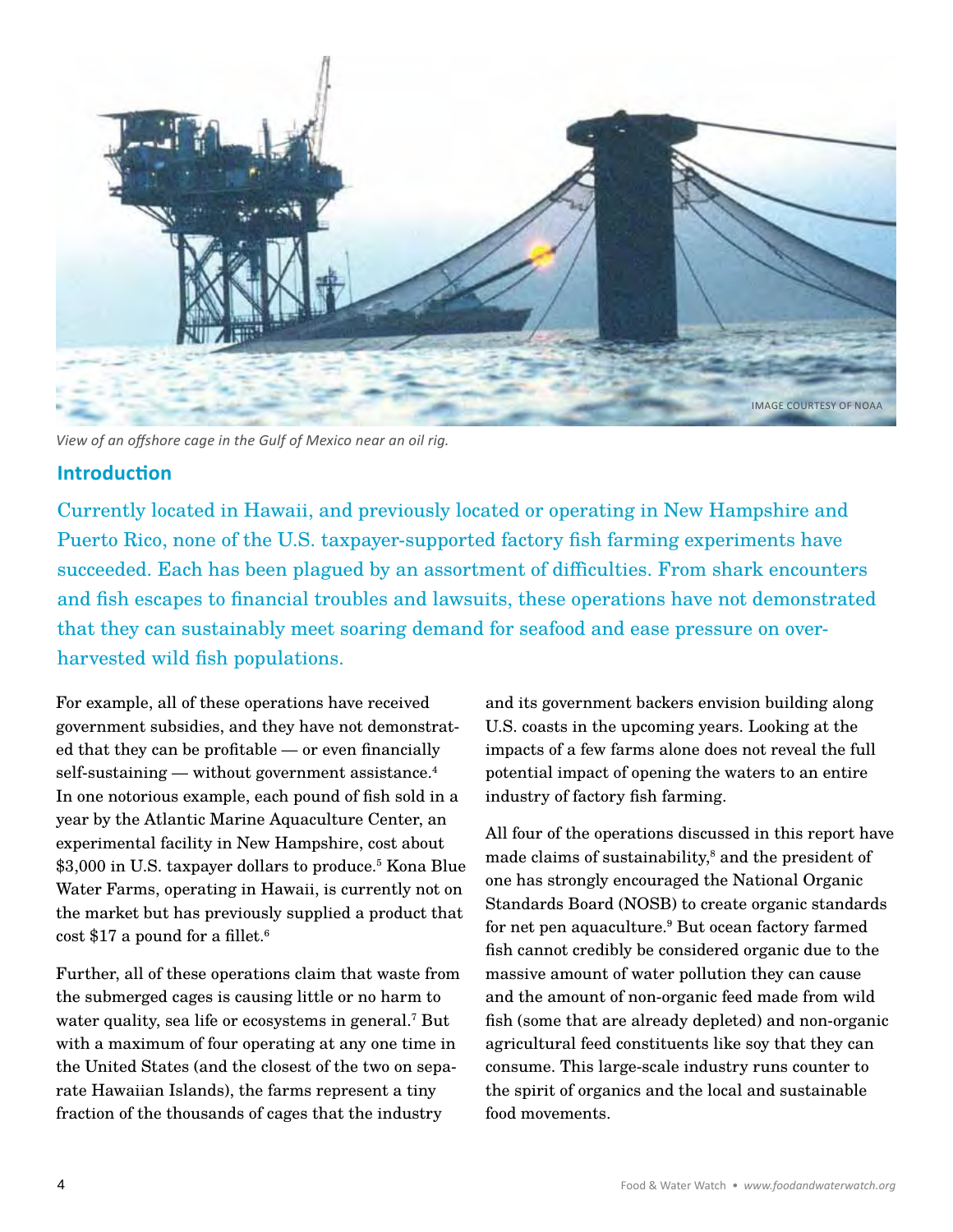The government hopes that offshore fish farms can help reduce the country's \$10 billion seafood trade deficit. 10 Some claim that the industry could help U.S. consumers eat more domestic seafood and fewer tainted imports. Others even boast that it could boost worldwide food supplies and global food security. But existing and proposed operations in the United States have focused mainly on expensive boutique fish destined for high-end restaurants and sushi bars, not on varieties with widespread accessibility. 11 In fact, by feeding on smaller fish species, called forage fish, high-end farmed fish could actually reduce food security in communities across the world, many of which depend on smaller fish like anchovy or sardines (see box on page 10).

In sum, despite receiving more than \$44 million in U.S. taxpayer funding, millions more dollars in private investment<sup>12</sup> and extensive political support from agencies within the federal government, the open ocean aquaculture industry has failed to demonstrate that it is environmentally sustainable or financially or technically viable on a commercial scale.

## **Feedlots of the Sea: Factory Fish Farms and the United States**

Fish farming itself is nothing new. Four thousand years ago, before written records, the Chinese were said to have begun farming carp. 13 And fish ponds in Hawaii, called *loko i`a,* may have been in operation as early as 1200 A.D. These farms were constructed along the shore with seawalls and grates to keep in mature, typically herbivorous fish that were raised in a complex ecosystem. Hawaiian organizations are now working to restore the farms to provide local food for their communities. 14

Many types of fish farming exist around the world and in the United States to this day — some sustainable, some not. But the type of aquaculture designed for the open marine waters most closely resembles salmon net pens, while replicating the large-scale livestock production model on land that grows thousands of animals in a confined environment. Marine fish are grown in cages or net pens that allow uneaten fish feed, fish waste and any antibiotics used in the operation to flow through the cages directly into the ocean. 15 The first experimental offshore cages used in the United States were deployed off the coast of Washington state in 1989, and the first commercial operation opened in 2001. 16 Both facilities were in state waters, within three miles of the coast.

In 1999, the National Oceanic and Atmospheric Administration (NOAA) called for a quintupling of the nation's annual aquaculture production by the year 2025 — from \$900 million a year to \$5 billion. The stated goal was to offset the seafood trade deficit, create more jobs and bring more high-quality seafood to U.S. customers. 17

This has spurred the government's seemingly relentless push for the development of more offshore aquaculture, no matter its human and environmental costs, specifically pushing for the industry to be allowed in federal marine waters (typically between three and 200 miles off the coast), where it is out of reach of state environmental laws and far from other coastal activities:

- In early 2004, the Gulf of Mexico Regional Fishery Management Council, the body charged with advising the federal government on how to manage wild fisheries in the Gulf of Mexico, announced intentions to create a plan for developing fish farms in federal waters off the Gulf coast. 18 The council developed this plan with input from a recently appointed member with a background in offshore aquaculture. 19
- In 2005, pressed by NOAA, Congress introduced legislation in the U.S. Senate that would specifically authorize aquaculture in federal waters. It failed to pass. 20 Both the Senate and the U.S. House of Representatives introduced similar bills in 2007. 21 Members of Congress introduced these bills as a courtesy to the Bush administration, and the measures were opposed by a wide array of fishing, environmental and consumer groups. None of the bills passed out of committee. 22
- • Foiled by Congress, NOAA turned back to the regional development of the industry and hired consultants to help the Gulf Council develop its plan. 23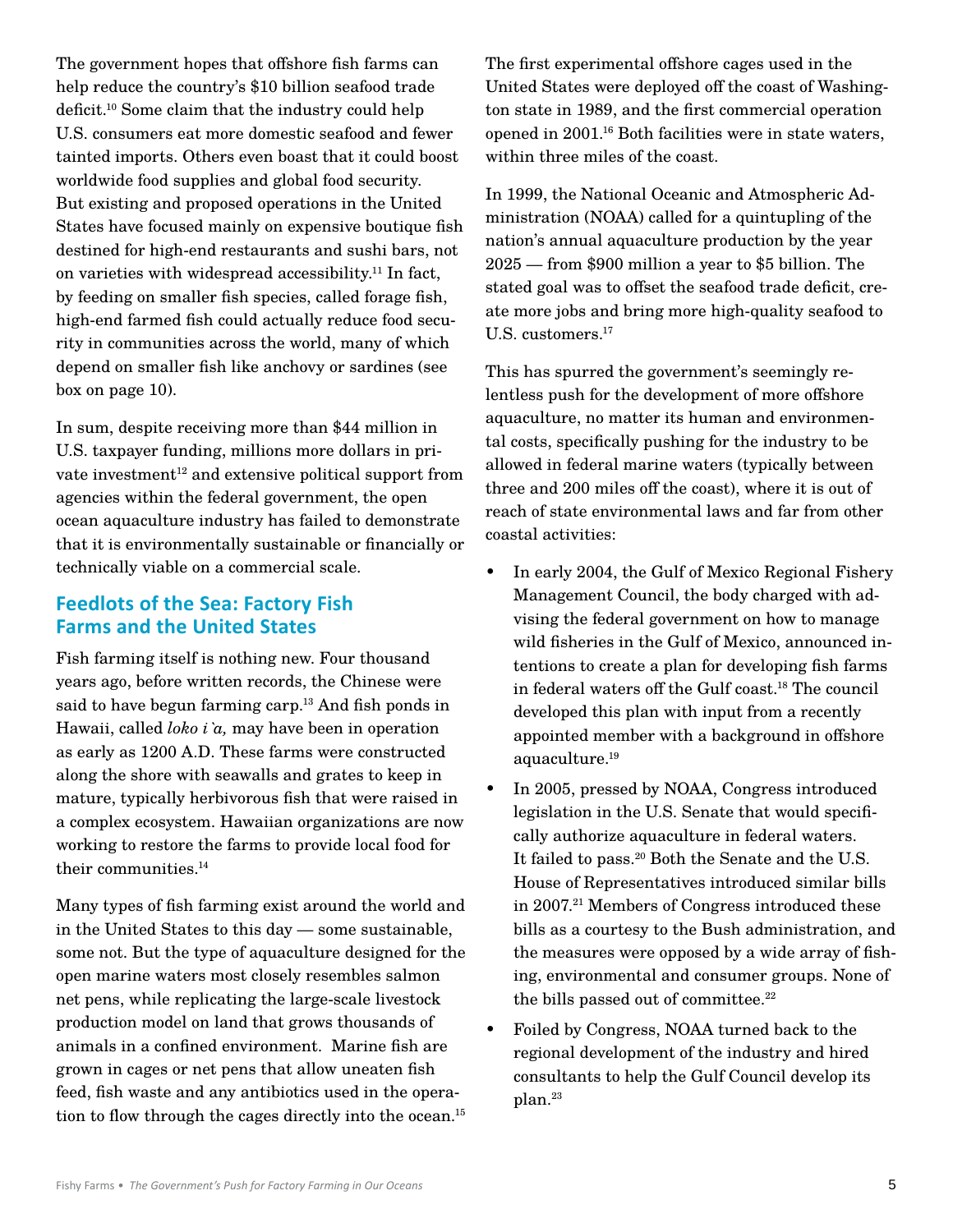- Meanwhile, the Bush administration sought alternative ways to launch these farms in our oceans, including a 2008 proposal to allow the federal agency that regulates offshore oil and gas development, the Minerals Management Service under the Department of Interior, to grant permits for offshore aquaculture facilities attached to oil and gas structures. 24 After stark opposition from organizations and individuals, the proposal was  $\rm dropped.^{25}$
- In 2009, after years of debate and opposition, the Gulf of Mexico Regional Fishery Management Council finalized its regional plan for offshore fish farming. It was passed on to the newly appointed Secretary of Commerce under the Obama administration, but when the Secretary failed to veto it, it went into effect. 26 The agency said that it would neither approve nor disapprove the plan, but that it would instead develop a national policy on aquaculture by which to assess aquaculture. 27 The Gulf of Mexico plan was challenged in court, but the judge ruled that the lawsuit could not go forward until the agency finalized rules to implement it. 28
- In response to concerns about NOAA's aggressive push for the development of a fish farming industry, the National Sustainable Offshore Aquaculture Act was introduced in 2009. 29 The bill would



*View from inside a Hawaii offshore aquaculture cage with Moi swimming near the surface*

have authorized fish farming in federal waters but with some environmental standards. It did not pass out of committee. 30

- In 2010, the Research in Aquaculture Opportunity and Responsibility Act was introduced to put the brakes on open ocean fish farming until further studies could be conducted. The bill also contained measures to supplement wild seafood with sustainable methods of fish farming. 31 The bill was unable to move forward before the legislative year ended. 32
- In June 2011, NOAA announced its final National Aquaculture Policy. The broad policy strongly promotes factory fish farming, while remaining vague on how the non-binding policy document would protect the marine environment and fishing communities. The document states that NOAA supports "sustainable aquaculture development that provides domestic jobs, products, and services and that is in harmony with healthy, productive, and resilient marine ecosystems, compatible with other uses of the marine environment, and consistent with [its]... National Oceans Policy."33 However, as demonstrated in this report, ocean fish farming may be inherently unsustainable, both environmentally and economically.
- The same day that it announced its National Aquaculture Policy, NOAA announced that it would issue rules to implement the Gulf of Mexico Fishery Management Council's very controversial aquaculture plan. 34
- Foreseeing that this was a possibility, in February 2011 U.S. Representative Don Young from Alaska introduced a bill that would block the Department of the Interior or Secretary of Commerce from allowing these operations in federal waters without specific Congressional approval. Rep. Young introduced the bill out of concern that offshore fish farming would damage Alaskan wild fisheries. 35

As can be seen, our nation is currently at a crossroads. NOAA can either heed the advice of congressional members, fishing and conservation groups and others and halt development of the factory fish farming industry, or it can continue to pursue the same tired offshore policies of the past to the detriment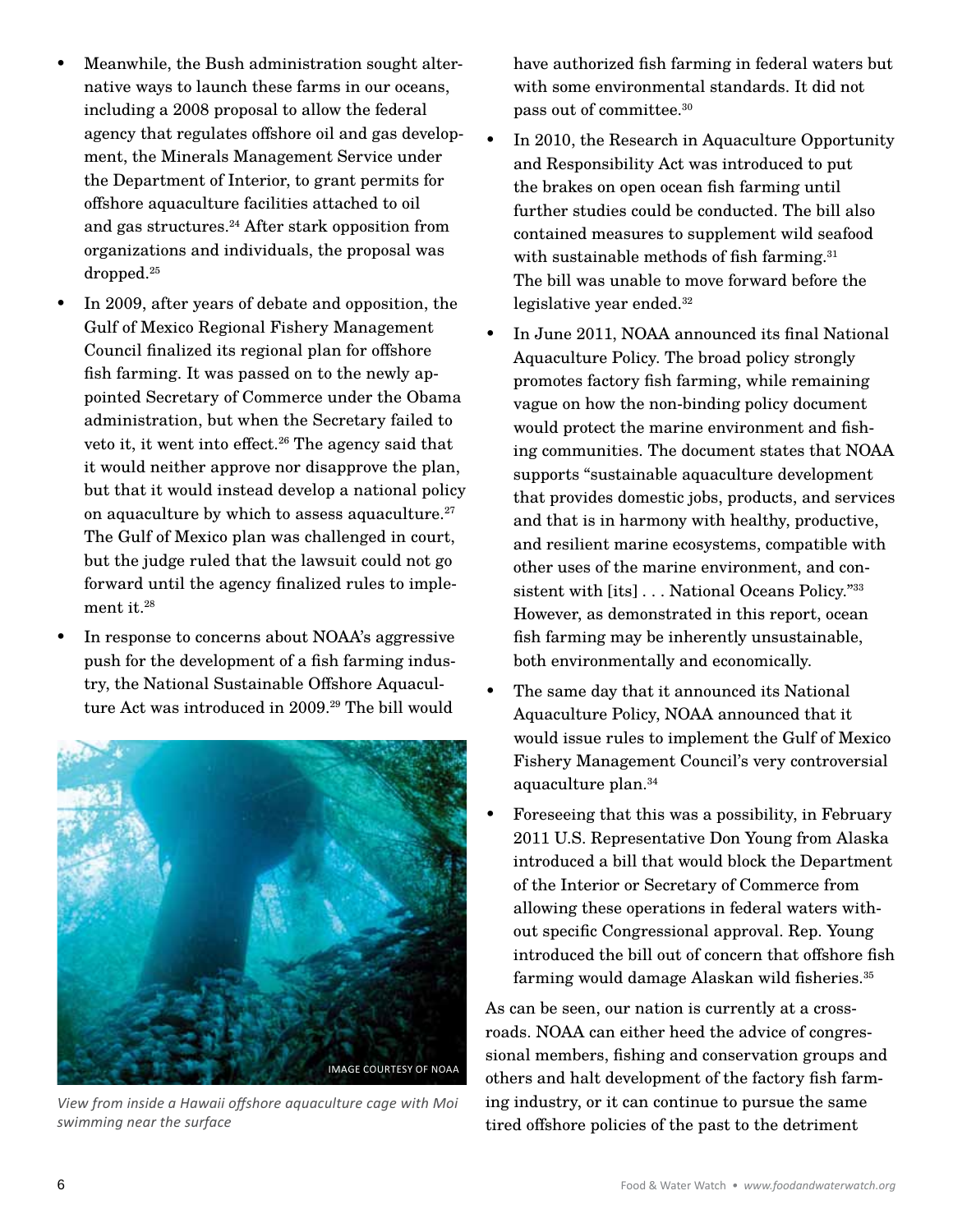

*Photo of the dewatering table as fish are taken from the offshore cage in Hawaii.* 

of the federal budget, the environment and coastal communities.

# **Why Factory Fish Farming Is Not Environmentally Sound or Sustainable**

#### *Pollution*

Untreated fish waste, excess feed and dead fish empty directly from cages into the ocean. This waste has been shown to alter fragile marine habitats. 36 It is unknown how the oceans, which have already been damaged by industrial and agricultural pollution, and more recently by the catastrophic oil spill in the Gulf of Mexico, will respond to yet another source of pollution.

"Little is known about the assimilative capacity of the marine environment for these pollutants," concludes a 2007 report commissioned by the Woods Hole Oceanographic Institution. "Pollution from a greatly expanded industry could have significant effects locally and regionally."37 The most recent edition of the Congressional Research Service's report on open ocean aquaculture makes a similar point, noting that "The present lack of knowledge – owing to limited experience, lack of research funding, and few studies focusing specifically on open ocean aquaculture – limits understanding of potential environmental concerns."38

Although we do not know the full extent of the damage that can be caused by offshore aquaculture facilities, what we do know does not present a pretty

picture. A 2011 study accepted to the journal *Marine Environmental Research* analyzed the impacts of marine aquaculture on a large scale. Researchers found that aquaculture facilities were responsible for an increase of nutrients (or pollutants) in a gulf off the Italian Coast and wrote that "off-shore aquaculture may affect the marine ecosystem well beyond the local scale."39

Antibiotics, pesticides and the other drugs or chemicals used in these operations can also be damaging. 40 As with waste, little is known about how these drugs might affect the offshore marine environment, because the drugs that might be allowed on factory fish farms have not been tested in open ocean marine farming situations. 41 Evidence does indicate several serious concerns associated with the use of aquaculture drugs.

For example, Maine lobsters have been harmed by pesticides used to control sea lice in salmon farms along the Maine and Canadian coasts. 42 Further, antibiotics can kill beneficial seafloor bacteria and spawn antibiotic-resistant organisms. One study found that the use of antimicrobials on fish farms can lead to the creation of reservoirs of drug-resistant bacteria. According to the study, the genes responsible for this resistance may ultimately affect the human population through transfer to human pathogens. 43

#### *Disease*

The drugs mentioned above are used to overcome the increased risk of disease that exists when fish are packed densely together in operations, are exposed to pathogens in the marine environment and are subject to a number of other environmental stressors. 44

Sea lice is perhaps the most notorious of aquaculture infestations, thriving in the presence of new hosts, such as with the expansion or addition of a fish farm. According to a 2011 article, exposure to salmon farms with lice infestations may result in a "sharp decline" in wild pink salmon populations in British Columbia's Broughton Archipelago. 45 In addition to sea lice, Infectious Salmon Anemia (ISA) has been a major problem for salmon farms. The disease was reported first in Norway, and later spread to Canada, Scotland,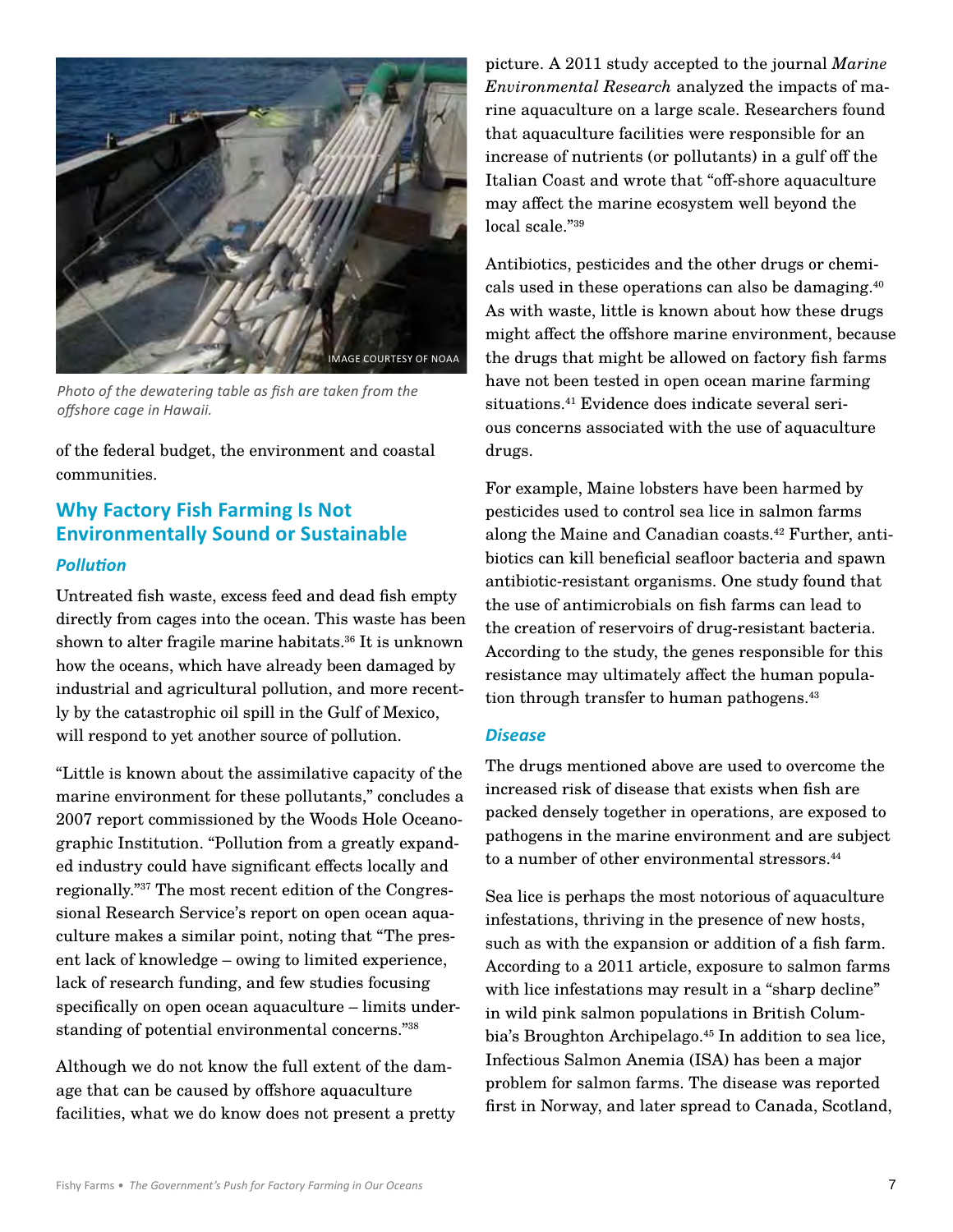the Faroe Islands and the United States. 46 Around 2007, the virus wreaked havoc on the salmon industry in Chile — devastating production and putting more than 7,000 people out of work. 47

Disease has also been a problem for open ocean aquaculture facilities in the United States. In Hawaii, for example, Kona Blue Water Farms has encountered problems with skin flukes, a parasite that does not harm human health but must be controlled due to its negative impact on the fish. 48 The company also has dealt with streptococcus infections, which it treated with the antibiotic florfenicol, a drug that has not been tested specifically for aquatic use in Hawaii's unique marine environment. 49

### *Escaped Fish*

Fish escapes are a major problem on open water fish farms. They can be caused by equipment failure, staff error and adverse weather conditions. Fish raised in



*Wild salmon spawning at Hood Canal.*

aquaculture facilities are bred to thrive in farmed, rather than wild, environments. When escaped fish interbreed with wild fish, their offspring may have diminished survival skills, resulting in a genetically less fit wild fish population.

The recovery of wild salmon populations has been jeopardized by farmed salmon escapes. These escapees can interbreed with wild salmon and may harmfully alter the genetics of the wild stocks. 50 The international list of escape disasters is extensive: About 2 million farmed salmon escape into the North Atlantic each year, an amount equal to the number of wild salmon in the region. 51 In six months of 2007 alone, more than 100,000 Atlantic salmon escaped from four facilities on the west coast of Scotland. 52 On December 31, 2008, storms caused 700,000 salmon and trout to escape from various farms in Chile, prompting the leader of the Chilean Senate's Environmental Committee to proclaim the incidents an

# **Genetically Engineered Fish?**

Some of the currently or previously operating open ocean fish farms have said that they will not use genetically modified fish.<sup>59</sup> If the industry grows to the scale that NOAA hopes, however, the industry will likely continue searching for new ways to mass-produce fish. The salmon farming industry, which is the near-shore analog of the open ocean industry, is attempting to do so through genetically modified fish. A company called AquaBounty Technologies has used genes from ocean pout (a eel-like fish) to create a genetically engineered salmon that supposedly grows twice as fast as regular salmon. This may sound like a salmon farmer's dream, but GE salmon will need to be fed large volumes of food made from wild fish, and they could have extremely negative impacts on wild fish populations if they escape.<sup>60</sup>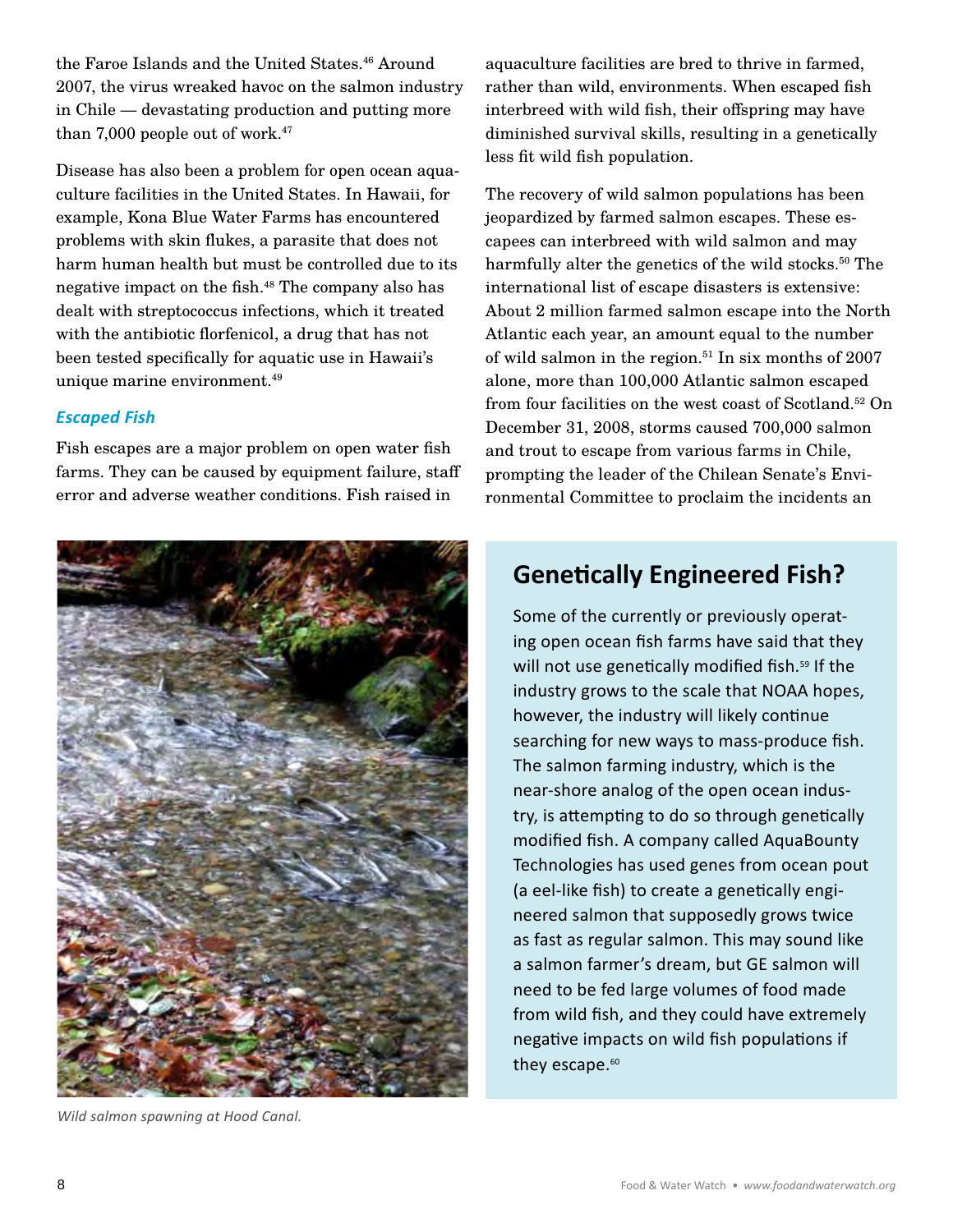"environmental disaster."53 In October 2009, 40,000 salmon escaped from a farm in British Columbia. 54 One year later, 70,000 salmon escaped from a farm in Norway. 55

And not all instances of escape occur so far from home. In 2010, an article revealed that a research project in the Bahamas, headed by University of Miami researchers, experienced a loss of approximately 90 percent of its fish. 56 Kona Blue Water Farms in Hawaii also has encountered ongoing instances of  $\rm{escapes.}^{57}$ 

The negative impacts of escaped farmed fish can be even more serious if the fish are non-native or have been genetically modified. California, Maryland and Washington have addressed this by banning farming of genetically modified fish in their state marine waters. 58

*Pressure on Wild Fish*

Although one might assume that farming fish could take the pressure off wild stocks, this is not actually true. Farmed fish often are fed large amounts of feed made from fishmeal and oil. These ingredients are derived almost exclusively from small ocean fish such as sardines, anchovies and herring, caught in mass quantities in the Northeast Atlantic and off North and South America's Pacific coast. 61 The aquaculture industry is the largest user of fishmeal and oil, and the amount demanded continues to increase. 62 In 2006, an estimated 3.72 million metric tons of fishmeal were consumed, representing 68.2 percent of worldwide production and 0.84 million metric tons of fish oil, or 88.5 percent of production. 63 Many species of small fish being converted to aquaculture feed are being harvested beyond sustainable levels, not only leading to their depletion but also jeopardizing the predatory finfish that depend on them for survival, such as tuna, salmon, grouper and snapper. 64

#### *Impacts on Marine Animals*

# **Fish to Pellets to Fish Again**

After small wild fish are processed into fishmeal and oil, fish feed processors mix in vitamins, minerals, cellulose, lipids and other ingredients. The mixture is molded into pellets, which aquaculture operators later feed to farmed fish.

So how many wild fish does it take to grow one farmed fish? The answer depends on the type of fish being farmed. To determine the "fish-in-fish-out ratio" we must look at how many pounds of feed a farmed fish is fed over its lifetime, calculate how much of the feed is made up of fishmeal or oil and then look at the amount of wild fish it took to create that meal or oil.

Typically, it takes four to five pounds of wild fish to produce one pound of dry fishmeal or 0.22 pounds of oil, which in turn constitutes somewhere around 40 percent of marine finfish feed.<sup>65</sup> On average, marine finfish gain one pound for every two pounds of feed that they eat.<sup>66</sup> Thus, for every pound of farmed fish that is produced for human consumption, it can take between two and six pounds of wild fish to produce. The following table lists conversion ratios for several species that have been grown in or proposed for open ocean fish farms.

| The Wild Fish to Farmed Fish Conversion |                                                                 |  |
|-----------------------------------------|-----------------------------------------------------------------|--|
| <b>Fish</b>                             | Pounds of wild fish used to<br>produce one pound of farmed fish |  |
| Cobia <sup>67</sup>                     | $3.27 - 6.72$                                                   |  |
| Red porgy <sup>68</sup>                 | 4.64                                                            |  |
| Red drum <sup>69</sup>                  | $3.71 - 5.56$                                                   |  |
| Atlantic halibut <sup>70</sup>          | $2.74 - 3.17$                                                   |  |
| Atlantic $\text{cod}^{\text{71}}$       | $2.81 - 3.07$                                                   |  |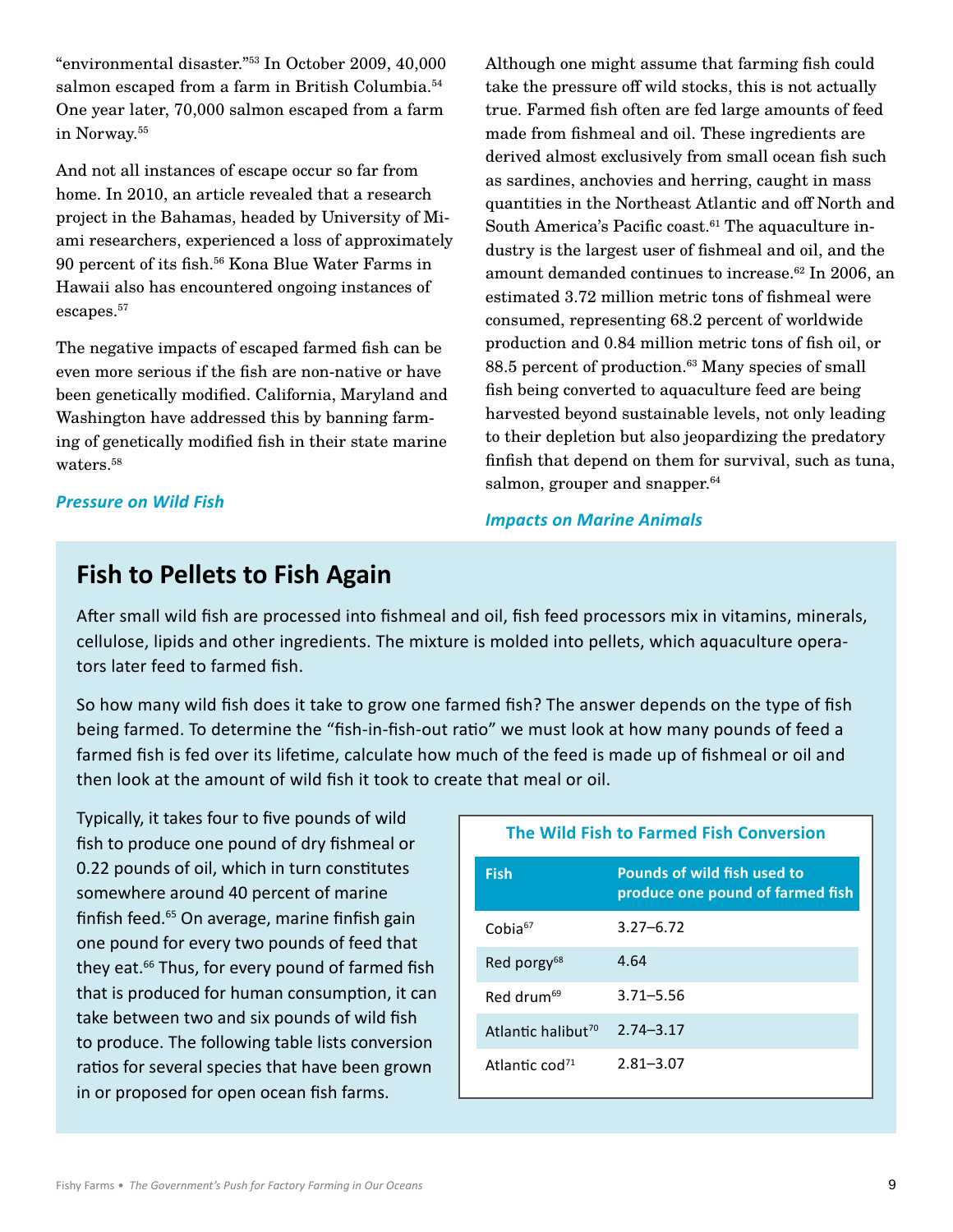

# **Vegetarian Carnivores?**

Recognizing the irreconcilable tension between declining fish stocks and aquaculture's projected demand for fishmeal, as well as the industry's costs of spending increasing amounts of money on fishmeal-rich feed, both independent and industry scientists have tried to replace the fishmeal in feed with other proteins, such as soybeans, canola, wheat gluten and peas.<sup>72</sup> Some researchers also have focused on the potential of using algae as a feed ingredient.<sup>73</sup>

Scientists are facing difficulties achieving desirable results feeding land-based vegetable proteins to carnivorous fish species that could be raised in offshore cages. These farmed fish require high-quality protein. The results of a number of experiments have shown that as the ratio of land-based feeds to fishmeal and oil in feed increases, fish can be more prone to reduced growth and even death, largely due to the difficulty of digesting these alternative proteins.<sup>74</sup> Many of these studies have focused on replacing fishmeal in feed with soy.

The livestock industry already has been criticized for its reliance on soy in feed, so it is troubling that the aquaculture industry may be repeating the same mistakes. In the United States, 93 percent of the soy produced is genetically modified,<sup>75</sup> and worldwide 77 percent of soy production is from genetically modified crops.<sup>76</sup> Further, extensive soy production has led to soil erosion, deforestation and reduction of tropical biodiversity in Latin American countries.<sup>77</sup> Kona Blue Water Farms has conducted feed trials with soy that has not been certified GMO-free.<sup>78</sup>

In open ocean aquaculture, uneaten fish feed flows directly into the surrounding water. Although soy is also being extensively added to feed, little is known about the impacts to wild fish physiology and reproduction from this terrestrial plant entering the marine environment in large quantities.<sup>79</sup>

Because algae are rich in omega-3 fatty acids and are produced in a fish's own marine environment, they are an obvious option for an alternative feed ingredient and would appear to be desirable over land-based crops. One research facility in Baltimore, Maryland, which hosts a demonstration landbased recirculating aquaculture facility, has experimented with feeding algae to fish.<sup>80</sup> Potential for algae in aquaculture, however, may be drowned out by lobbying and marketing efforts by powerful soy industry groups.<sup>81</sup>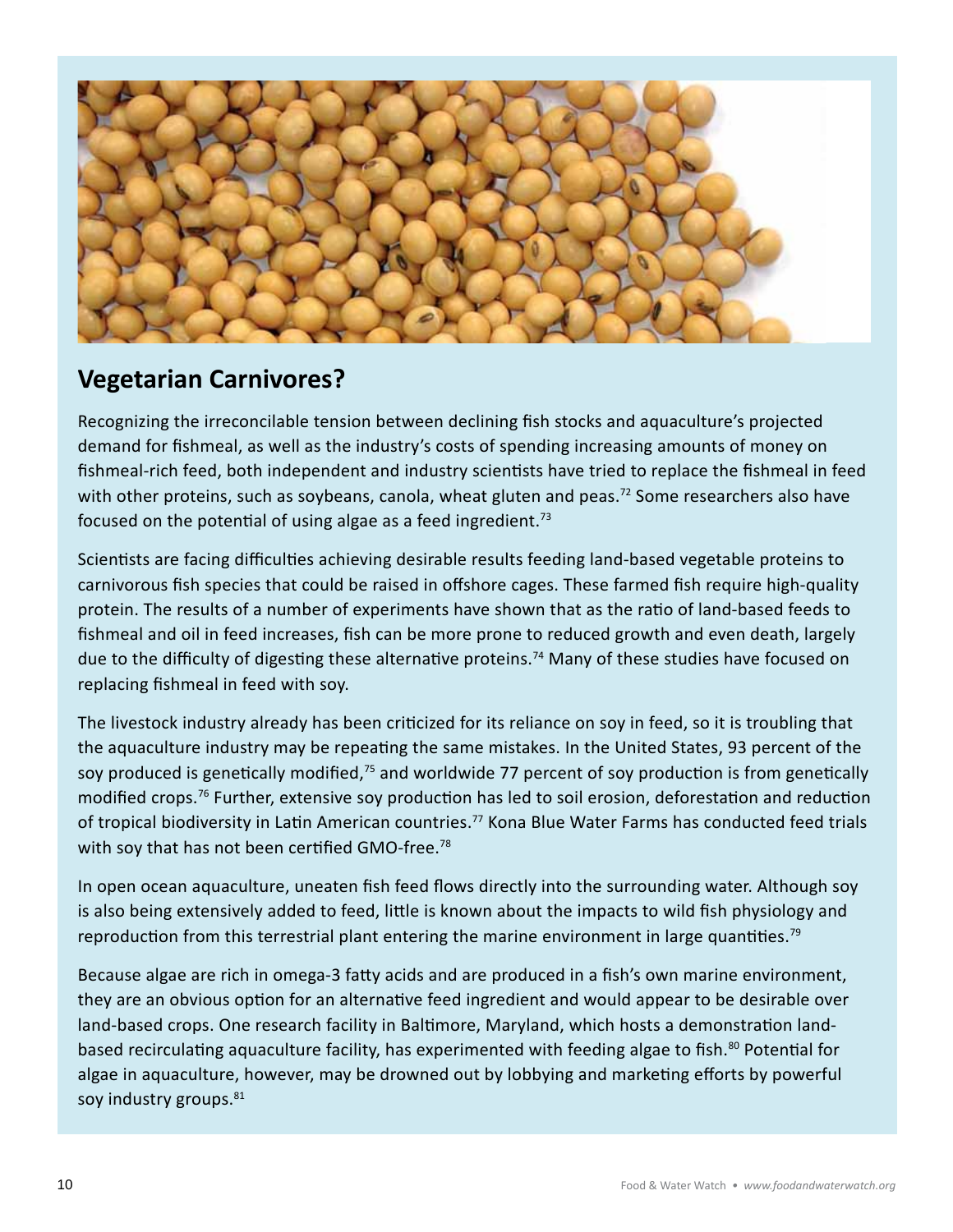Open ocean aquaculture facilities could negatively affect the marine animals that frequent these sites, including whales, seals, dolphins, turtles and sharks. Dolphins have frequented the site at Kona Blue Water Farms (see page 16), and the animals have apparently begun to exhibit "unnatural behaviors," which may constitute conditioning. If the animals have become conditioned to respond to feeding opportunities at the site, they may experience reduced survival skills. 82 An investigation of sharks and ocean-farming cages in Hawaii has found that sandbar sharks tend to aggregate around the cages, and that tiger sharks occasionally visited. Although the study concluded that the sharks were not affecting public safety at beaches adjacent to the cages, the researchers noted that the ecological effects of aggregating sharks are unknown. 83

## **Why Factory Fish Farming Won't Fix Our Economy**

Due to the challenges of offshore fish farming, development of the industry could sacrifice environmental stewardship with little in return.

#### *Logistical Difficulties*

As discussed in the following profiles of fish farms, factory fish farming technology comes with a host of economic and feasibility challenges. To date, no U.S. operation has shown that it can be used to consistently raise healthy crops of fish and generate income.

The four facilities profiled in the original *Fishy Farms*  report (2007) have faced major setbacks. The Atlantic Marine Aquaculture Center has lost funding and halted its open ocean fish farming demonstration. The owner of Snapperfarm shut down operations in Puerto Rico after finding that it could not expand, which the company blamed partly on U.S. regulations. Kona Blue Water Farms, failing to secure permission to expand, was forced to cut staff and has sold its cages in Hawaii to another company, although it continues to be heavily involved in the operation. It recently lost two cages that it was testing for production in federal waters. And finally, Hukilau Foods, once known as Cates International, has filed for bankruptcy.

An article in an industry publication discussing the

difficulties faced by two operations in Hawaii found that "Hawaii and the U.S. government have been generous with support – financial and otherwise – for both of these fledgling offshore operations. So you've got to ask yourself: If offshore can't make it there, can it make it anywhere in the United States?"84

The international community also has noted the difficulties of offshore aquaculture. A report by the Food and Agriculture Organization of the United Nations noted that offshore aquaculture means higher risk of fish escapes; higher transportation costs; difficulty in approaching cages during severe weather conditions; deeper [and more dangerous] operational routines for divers; and more expensive cages, mooring systems and nets. 85

#### *No Jobs Here*

In our current economy, job creation is a priority. Yet offshore fish farms are unlikely to create many jobs. In 2009, the two open ocean fish farms operating in Hawaii employed a total of 44 people. At that time, both companies were planning modifications to their business models. Combined, these modifications would result in an approximate overall 173 percent increase in production, from 2.2 million pounds of fish to 6 million pounds, but would lose five employees — an 11 percent decrease in employment. 86 According to Kona Blue Water Farms, the company needed to reduce the number of divers on staff in order to achieve profitability. 87

Furthermore, it seems that the few jobs that are offered may not be safe. Four former employees have filed lawsuits against Kona Blue Water Farms, alleging various failures to provide a safe working environment and claiming various physical and emotional repercussions. 88 A much greater loss occurred when a diver was killed at Hukilau Farms in 2011. 89

#### *Not for Small-scale Entrepreneurs*

As demonstrated in the profiles below, setting up an open ocean fish farm is a difficult and costly endeavor, often requiring government subsidies and private investment. Even with AOL's Steve Case as an owner and infusing \$4.5 million into the operation in 2007,<sup>90</sup> Hukilau Farms in Hawaii filed for bankruptcy in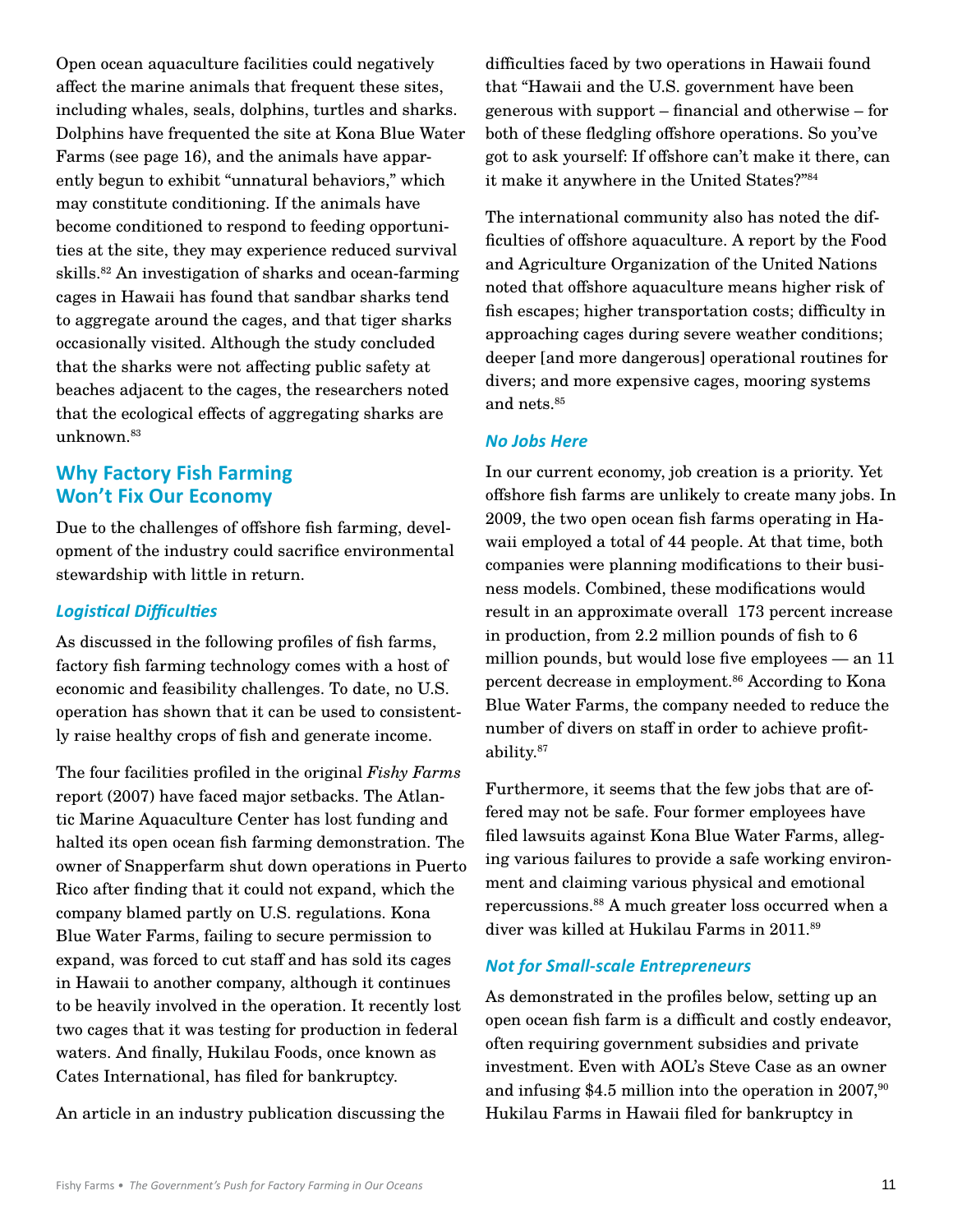2010. 91 Clearly, this industry will not be the domain of small businesses with limited resources, and if it were to restrict access to fishing grounds or damage wild fish populations, it could damage the small businesses of many fishermen.

Many commercial fishermen are suffering from competition with cheap seafood imported from other countries, as well as by disasters such as Hurricane Katrina and the BP Deepwater Horizon explosion. They fear that the advent of factory fish farming in the ocean will further damage their livelihoods. 92 The state of Alaska banned open ocean aquaculture in its state waters in 1990 as fishermen experienced stiff competition from cheaper, mass-produced farmed salmon grown in Canada and other countries. 93 The rise of salmon farms was dealing a hard blow to fishermen facing competition from massproduced farmed salmon.

# *What It Would Take to Offset the Seafood Deficit Through Factory Fish Farms*

Proponents of offshore aquaculture claim that it could be used to offset the nearly \$10 billion U.S. seafood trade deficit, which is the amount of fish imported compared to the amount exported. 94 According to Food & Water Watch calculations, the United States would need to produce an astounding 200 million fish per year to close the deficit, based on data from open ocean cobia farms. This volume of production would require an unrealistic amount of small wild fish to be converted to fish feed and could lead to a frightening volume of escapes and pollution. 95

**To feed this many farmed fish would take approximately 1.2 million tons of fishmeal, or 41 percent of the estimated global production.**96 In fact, this is a conservative estimate, and the requirements could actually be much higher if the operations cannot achieve a "feed-conversion ratio" of 1.75 or lower, or if a feed consisting of more than 50 percent fish-based protein is used.

Fishmeal is already demanded elsewhere, and production is currently decreasing, $97$  so it is unlikely that this need for fishmeal could be met.

But if this limitation were somehow overcome, the



*Sacks of anchovy fishmeal at Los Ferroles fishmeal plant in Peru.* 

production of 200 million fish on offshore factory farms could produce an astounding amount of environmental damage. **This many fish farms would result in approximately the same amount of nitrogen pollution as the untreated sewage produced by a city that is nearly nine times the population of Los Angeles.**<sup>98</sup>

Further, as discussed earlier, escapement is a common problem on fish farms. For instance, over the course of three years in Washington state, the salmon industry lost approximately 17.4 percent of its fish annually. 99 If the farms averaged this same rate of escapes, 34.8 million fish could be released into our oceans each year. This is roughly 17 times the amount of salmon that escape from farms in the Atlantic Ocean per year — an amount that some scientists fear is leading to extinction of the wild species.

Granted, those three years, which are the only three for which we could obtain records, were considered to be the product of catastrophic events. In the unlikely scenarios that the new ocean fish farming industry consistently avoided adverse weather conditions or technical failures and lost only the minimum amount of fish that fish farms should expect, the industry could still be expected to release 1 to 2 million fish into the ocean every single year, approximately the same number of salmon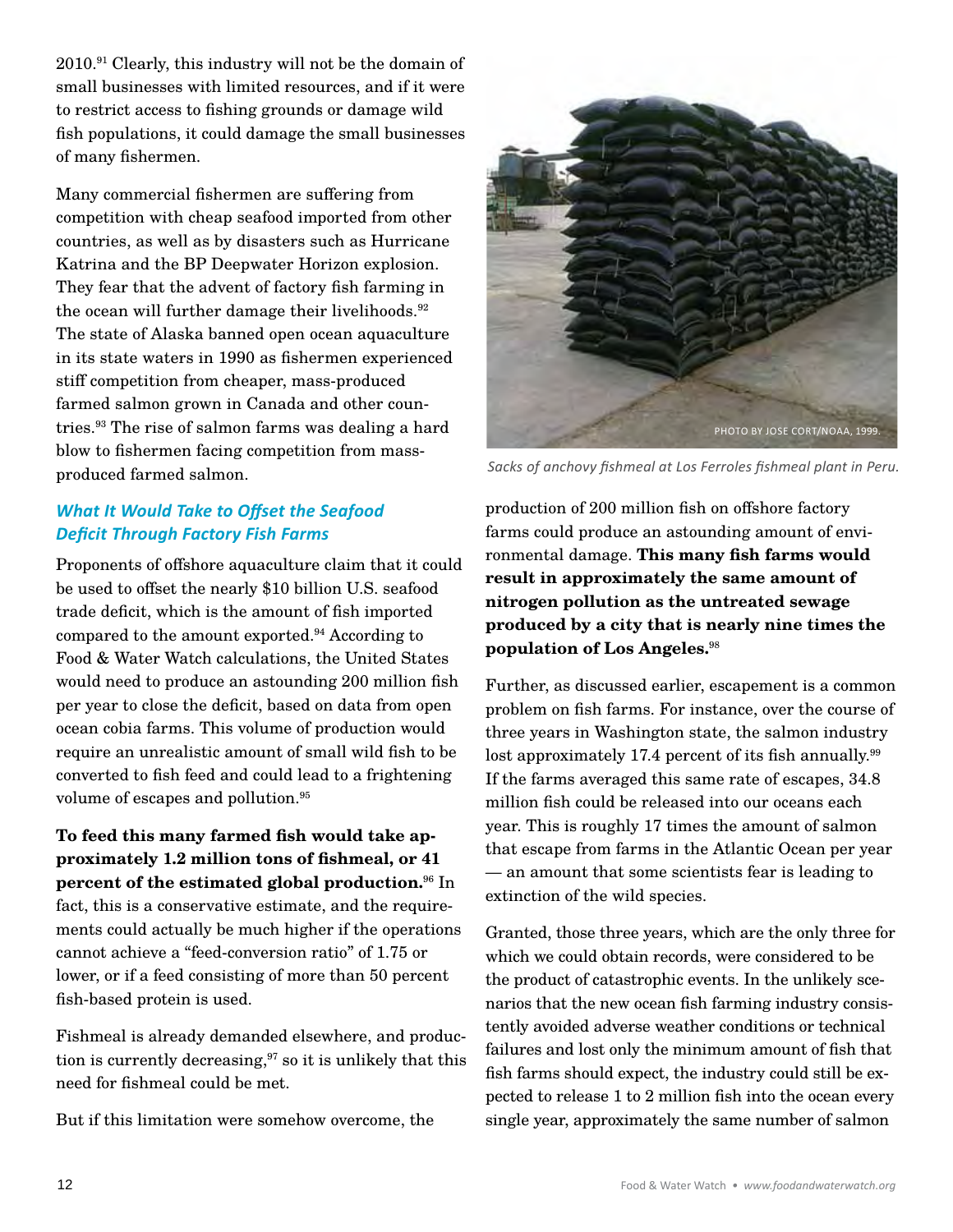

*Closeup of netpen in the waters offshore of Catalina Island.* 

that escape each year in the Atlantic.<sup>100</sup>

If this is what it would look like to offset the seafood trade deficit through offshore fish farming, it is clear that we must pursue other options, such as limiting imports and producing sustainable, healthy, affordable seafood domestically for U.S. consumers.

# **Why Factory Fish Farming Won't Benefit Consumers**

#### *Health Concerns*

Perhaps the worst news for the offshore aquaculture industry is that its operations may produce hazards to human health. A serious public health concern with factory fish farms is the use of antibiotics. Antibiotics, which can be applied by way of medicated baths and medicated food,<sup>101</sup> can enter the environment around cages, where they may alter the composition of marine bacteria. 102 Evidence suggests that these antibioticresistant bacteria can, in turn, pass on their antibiotic resistance genes to other bacteria, including human and animal pathogens. 103

An increasing number of studies have documented elevated levels of bacterial antibiotic resistance in and around aquaculture sites. For example, before 1990 in the United Kingdom, the disease-causing bacteria *Aeromonas salmonicida* were sensitive to

amoxicillin. But after the antibiotic was introduced to fish farms, amoxicillin-resistant strains began to appear. 104 Evidence of antibiotic resistant bacteria also has been reported in the Mediterranean, where a study found a high percentage of resistant strains, indicating a widespread antibiotic resistance in the bacterial populations surrounding fish farms. 105

At a time when more and more consumers are moving toward organic meat and milk in order to avoid food products from animals that have been excessively exposed to antibiotics, $106$  it is unclear why we would develop a new, antibiotic-dependent food industry.

Additionally, there is cause for concern that factory fish farms could lead to higher incidence of ciguatera in both farmed fish and surrounding wild fish populations. Ciguatera poisoning is the largest cause of finfish-related food-borne illness in the United States, and possibly globally. It causes an array of gastrointestinal, cardiological and neurological symptoms. Poisoning is contracted by consumption of a fish that has accumulated toxins living in microalgae. 107 A study examining the impacts of offshore rigs has parallels to offshore fish farms, as they both provide havens for toxins to accumulate. The study found that "use of these platforms for fisheries enhancement structures could have unintended consequences for human health," and that "these concerns also extend to proposals for off-shore mariculture [marine aquaculture] operations."108

In addition, there is the possibility that farmed fish could contain higher levels of certain contaminants — such as PCBs, dioxins, flame retardants and pesticides — than wild fish. Although this has not been critically examined for all types of aquacultured fish, one study of salmon found that 13 out of 14 organocholorine contaminants are more common in farmed salmon than wild. 109 Another study has suggested that exposure to fish farms may increase mercury contamination in nearby wild fish. Rockfish around a salmon farm in British Colombia were found to have increased levels of mercury contamination after being exposed to farm waste and uneaten feed. 110

#### *A Costly Product*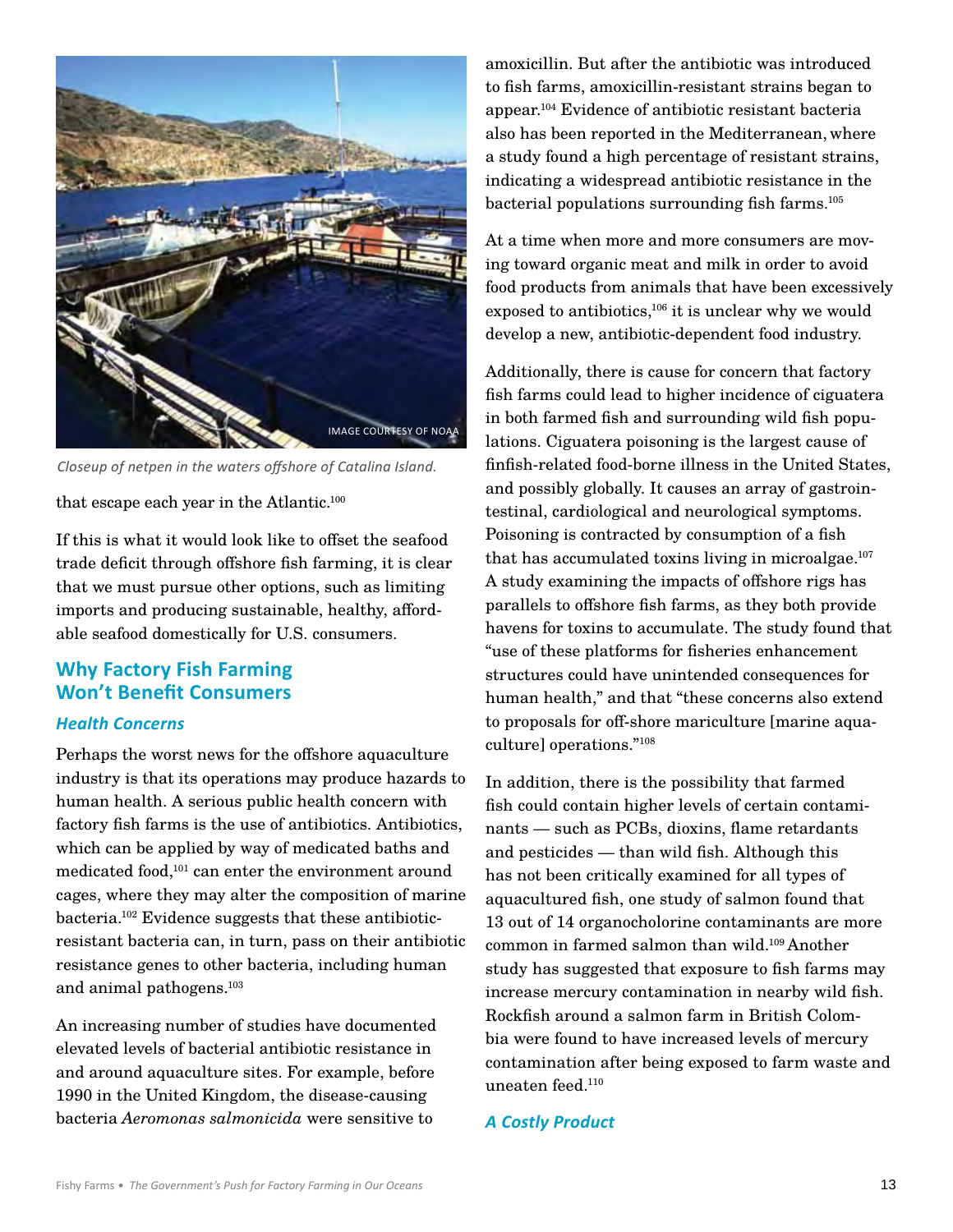Further, products produced on offshore farms are likely to be out of reach for many U.S. consumers. The most commonly consumed seafood items in the United States are those that have become more widely and cheaply available at grocery stores and inexpensive restaurants: shrimp, canned tuna, salmon, pollock (used in fish sandwiches and fish sticks), tilapia and catfish. 111 The majority of seafood that U.S. consumers eat is imported, often from countries with less stringent regulations on the chemicals and conditions that seafood can be farmed in, leading to concerns about the quality and safety of these fish. 112

In order to benefit the majority of U.S. seafood consumers, we need affordable seafood that is locally available and locally produced. However, open ocean aquaculture operators are primarily interested in growing premium products that can be sold for a high value. Kona Kampachi®, the brand name of Kona Blue Water Farm's fish, have been sold for \$17 a fillet. 113 The newest fish farm on the horizon in Hawaii hopes to grow bigeye tuna, a popular species for sushi. 114 Not only are these products out of reach for many consumers, they are also likely to be exported to Japan or countries in the European Union, where high-quality seafood can fetch a higher price.

## *Contributing to Global Food Insecurity?*

As discussed earlier, it can take many pounds of small wild fish in order to grow the carnivorous marine finfish farmed in open ocean aquaculture operations. These small fish, such as anchovies and sardines, may not be in high demand for human consumption in the United States, but they are a healthy food source that low-resource populations in many parts of the world rely on for a component of their protein intake. A 2009 article pointed out the dire consequences of malnutrition around the globe, and the growing competition for small "pelagic" fish for direct consumption, or for reduction into fishmeal. 115 If these small fish species are fished out to create food for large species of farmed fish, we may be trading many people's access to a nutrient-rich food source for fewer people's access to more high-value, sushi-grade fish.

# **Life in Factory Fish Farms**



Since the original *Fishy Farms* was published, the four farms profiled have not fared well. Atlantic Marine Aquaculture Center has stopped production. Snapperfarm, in Puerto Rico, has ceased production, and its owner has moved production outside of the United States. Kona Blue Water Farms has sold its grow-out operations and has not had fish on the market in the past year. And finally, Hukilau Farms (formerly known as Cates International) has ceased production in the open waters in order to focus on its land-based hatchery. Three new operations have proposed development in Hawaii but have yet to make it to the operational stage. Another farm was proposed off the coast of California but mysteriously stopped, while complaining about the permitting process.

#### *Atlantic Marine Aquaculture Center*

In 2006, Richard Langan, director of the University of New Hampshire's Open Ocean Aquaculture Project told Congress that one of his center's goals was to explore the "economic viability of farming finfish."116 In early 2007, Langan observed: "At the University of New Hampshire, eight years of research and technology development have led us to conclude that a commercially viable and environmentally sound offshore aquaculture industry is an option for the U.S."117

Between 1997 and 2007, NOAA gave \$19 million in support to the Atlantic Marine Aquaculture Center. But since 2007, when AMAC and its various operational and technological setbacks were featured in the original *Fishy Farms* report, the center does not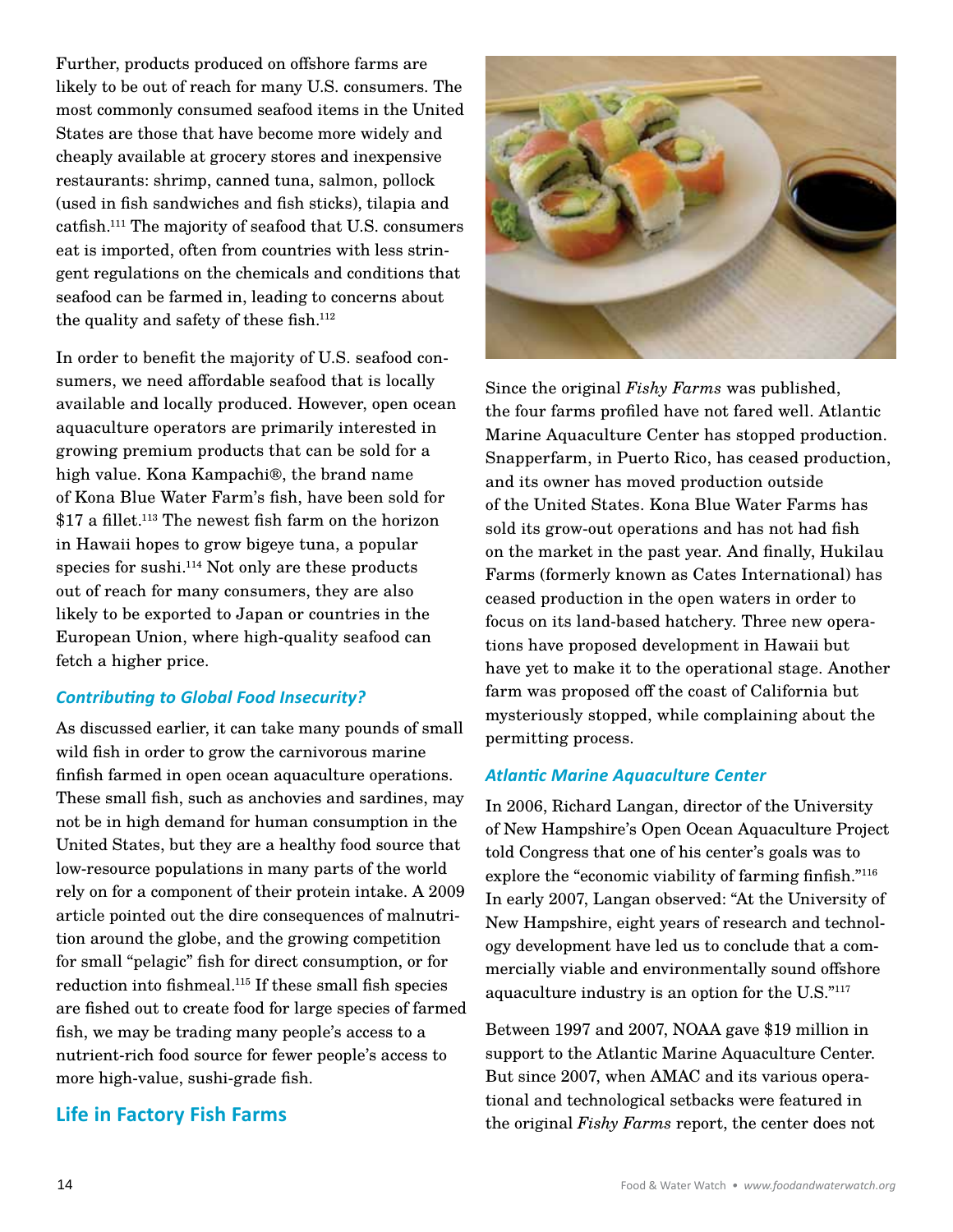appear to have fared well. All of the program's progress reports on finfish aquaculture, updated regularly from 2000 onward, cease after 2007. 118 A call placed to AMAC's former spokesperson, Dolores Leonard, in August 2009, revealed that the project had lost some of its funding in 2007, leading to a reduction in staff, and research activities were therefore greatly curtailed. 119

In 2008, however, the center did receive \$474,999 from NOAA to "support the advancement and improve the economic viability of offshore fish farming,"120 as well as \$355,000 for research on offshore cage technology to find ways to optimize feeding processes, reduce fish stress and promote fish growth. 121 These hefty grants did not result in new public information on the topics they were intended to explore. The center's website has not even been updated since 2007. Although Langan once said that his operation had "made tremendous strides toward bringing offshore aquaculture closer to commercial reality,"122 in the end, it could not exist without research funding.

#### *Snapperfarm and Open Blue Sea Farms*

In 2003, Brian O'Hanlon, a young entrepreneur, put the first trial cages of cobia off the coast of the Puerto Rican island of Culebra. 123 The company, Snapperfarm, faced some initial growing pains. A 2010 paper that lists O'Hanlon as the second author details open ocean fish farm trials that occurred during a previous but unspecified year in Puerto Rico. 124

Between 2007 and 2009, the company ramped up operations, increasing production and experimenting with new production technologies, such as the selfpropelled Aquapod, an enormous geodesic cage that can roam the ocean untethered. 125

By 2009, the company was growing  $50$  tons of cobia. $^{126}$ O'Hanlon had hoped to grow his facility up to 750 tons  $-1,500$  percent its current size.<sup>127</sup> After struggling through disease outbreaks in Puerto Rico and the loss of his fingerling supplier in Miami, Florida, he eventually gave up and moved to Panama, where he launched Open Blue Seafarms in conjunction with his investor, Aquacopia. 128 There he found the permitting system to be easier; as he explained to a reporter in 2010, Panama "has a very small government." Lower



*Staff prepare to send cobia juveniles through pipe to offshore cage at Culebra Island, Puerto Rico*

labor costs and the ability to build larger facilities was also another draw. 129

 O'Hanlon has acquired another operation, Pristine Oceans,130 and developed what he describes as the largest offshore fish farm in the world, where he grows cobia nine miles off the coast within a 2,500 acre site. 131 Currently, the company appears to be the most successful of the open ocean farms discussed in terms of production and scale, but it is unclear whether the farm could ever reach the same success in any conditions of the U.S. coastline, or while subjected to sufficiently environmentally and culturally protective regulations.

The company compares its product to "free-range beef, poultry and eggs,"132 appearing to try to capture interest from environmentally conscious consumers. It claims that its approach lessens environmental impact, providing a "guilt free, high quality, safe, healthy and sustainably cultivated seafood."133 Numbers on the company feed-conversion ratios, waste dispersal and incidence of escape are unavailable to the public, however. And considering that the farm hopes to net \$20 million in revenue annually using eight aquapods and has a permit to farm 10,000 tons of fish on its 3.5 square-mile farm, $134$  it is hard to believe that this enormous farm is the type of operation that consumers of free-range eggs have in mind when they seek out seafood, clearly demonstrating that to be profitable factory fish farms must be large and capital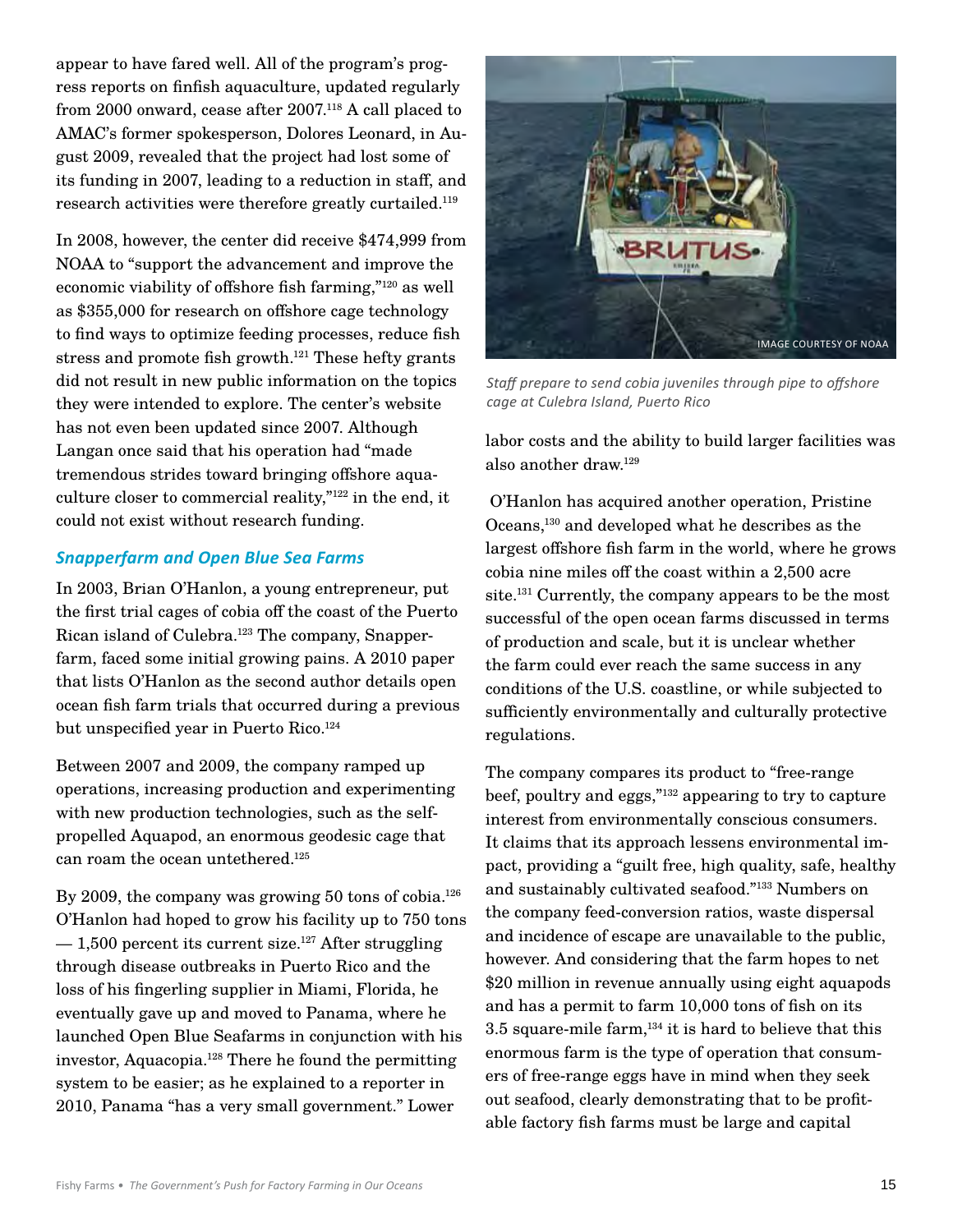#### intensive.

#### *Kona Blue Water Farms*

Located off the western coast of the Island of Hawaii, Hawaii, Kona Blue Water Farms (KBWF) has possibly the most storied history of the open ocean operations. When Food & Water Watch profiled KBWF in 2007, the company already had experienced its share of tribulations, including killing a tiger shark in 2005 that frequented the site;<sup>135</sup> contamination of feed with melamine from China in 2007;<sup>136</sup> and over 1,000 fish escaped that same year when a diver left a zippered entrance to the cage open. 137

Since then, the troubles have continued. In 2009, a Galapagos shark attack released hundreds of the company's farmed fish into the wild. 138 The year before, a public official raised concerns about the farm's potential for causing impacts to benthic (seafloor) organisms and its failure to adequately address these issues during the permitting process to reconfigure the cage site. 139 Additionally, concerns were raised about unnatural behaviors in dolphins that had begun frequenting the farm site. The official was concerned that interaction with the farm could be causing "dolphin conditioning," which can be detrimental to the animals' survival due to altered feeding and social behaviors. 140

In 2008, the company applied for a modification to its permits in order to double the capacity of its operation. 141 However, the farm faced opposition from the community. Two challenges were filed against the application, and KBWF withdrew its request. 142 In 2009, the company submitted another application and received approval for modifying its net pen designs. This modification didn't enable KBWF to scale up, but it did allow it to experiment with new cage types. 143 KBWF claimed in its application that changes were necessary to achieve economic efficiency. The changes would also allow the operation to minimize its need for divers, shrinking its already small staff. In its application, the company wrote: "We believe that the only way for Kona Blue to achieve profitability for our Kona operation is by reducing our reliance on SCUBA divers."144

Meanwhile, KBWF has expanded into Mexico with an



*A diver swimming toward the offshore cage in Hawaii with equipment.*

operation in the Sea of Cortez. 145 Presumably, KBWF, like Snapperfarm, was looking to avoid the regulatory hurdles it faced in the United States. Following these various attempts to overcome financial difficulty and achieve profitability, Kona Blue sold its operation and received approval on January 8, 2010 to transfer it to Keahole Point Fish LLC, a company registered just months prior in Delaware. 146

In November 2009, KBWF said that it would temporarily halt production in Hawaii as it continued to develop a hatchery in Hawaii and move its operations in Mexico. Reportedly, fish would be back on the market by the end of 2010. 147 However, as of June 2011 Kona Kampachi® was still not on the market, and any availability of the product appears to have been fragmented since November 2009. 148

In January 2011, the company was charged for coral damage after it had parked an experimental pen that it was no longer using in the Kawaihae Small Boat Harbor on the western side of the Island of Hawaii. Twenty-eight instances of coral damage were cited. The \$13,500 fine was cut in half and eventually waived, allowing the company to use the monies instead to support coral conservation efforts. 149

In November 2010, KBWF applied to the National Marine Fisheries Service for a Special Coral Reef Ecosystem Fishing Permit in order to conduct an open ocean aquaculture operation in federal waters,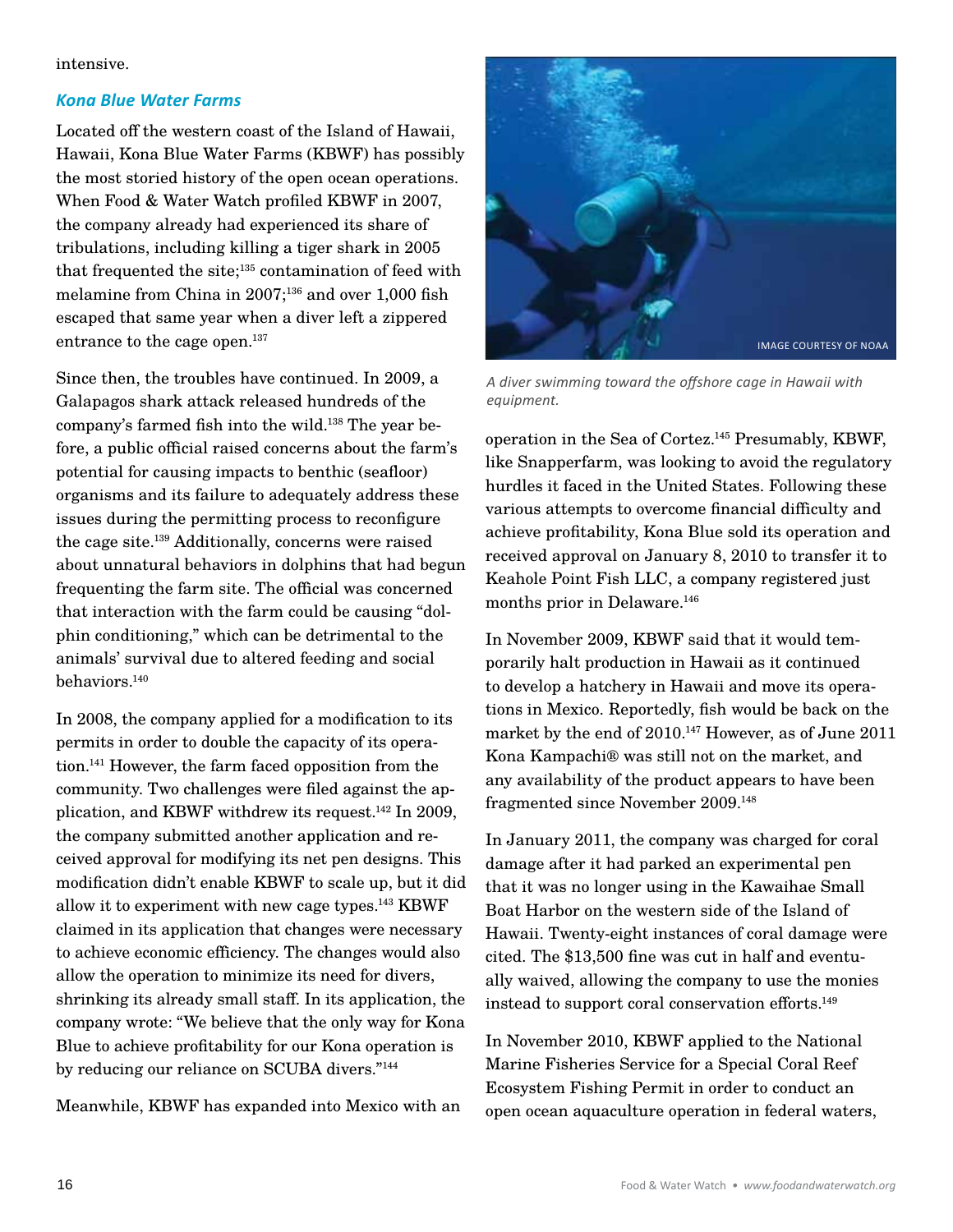where it will attempt to raise fish in a cage towed by a boat largely floating with natural eddies. 150 In June 2011, KBWF received the permit, the first of its kind, setting a dangerous precedent for future operations. In March 2011, prior to the issuance of its permit, the company took empty cages out into the ocean for testing. They quickly lost one and had to sink the other. 151 The permit has been legally challenged by both Food & Water Watch and KAHEA: The Hawaiian-Environmental Alliance. 152

### *Hukilau Farms, Formerly Known as Cates International*

Cates International, the first commercial fish farm in the United States, first secured its lease in 2001. 153 The company took over operations from a demonstration facility led by University of Hawaii researcher



Charles Helsley. Like the other facilities discussed in this report, Cates International has faced a difficult path in its quest for viability. One year into the experiment, Helsley wrote in a report that 30 percent of the fish had died from infections, lack of oxygen and other problems when they were transferred into fish cages. He wrote that the experiment was operating at sub-economic levels, and yet he optimistically wrote that moi, the species being cultured, could be raised "in an economically viable way."<sup>154</sup>

From site sampling between 2001 and 2004, researchers reported that the farm had "grossly polluted" the seafloor and "severely depressed" some types of sea life. "Despite the open ocean location and alongshore currents, the effects of fish feed and waste on the [seafloor] community were evident." The ecosystem had been "drastically changed," they found, and the effects had spread beyond the area beneath the cages."155

That same year, the company entered into agreement with Visionary LLC, a company owned by Steve Case of AOL-Time Warner, to form a company called Grove Farm Fish & Poi, LLC. In 2007, Cates International's lease was transferred to this company, and the farm was renamed Hukilau Foods. 156 The company hoped that this merger would enable it to expand its operation and build a large land-based hatchery.

In 2008, a concerned government official commented that studies conducted at the farm had found a large cyanobacterial mat growing beneath cages, which raises concern because the sandy bottom underneath cage sites is a home for sea grasses that provide a meadow-like grazing habitat for a wide variety of marine organisms. 157 Despite these findings, in 2009 the company was granted approval to expand operation from 1.2 million pounds a year to 5 million. <sup>158</sup>

However, the farm has not actually been able to scale up to this size. In June 2010, Randy Cates, founder of Cates International, sued Visionary LLC for what he alleged was mismanagement of the company. 159 Then, in November of that same year, according to an article in the *Honolulu Star-Advertiser,* the company filed for bankruptcy with only \$5 million in assets compared to \$8.6 million in debts. <sup>160</sup> *View of seacage with anchor being deployed off Hawaii* The company estimated in July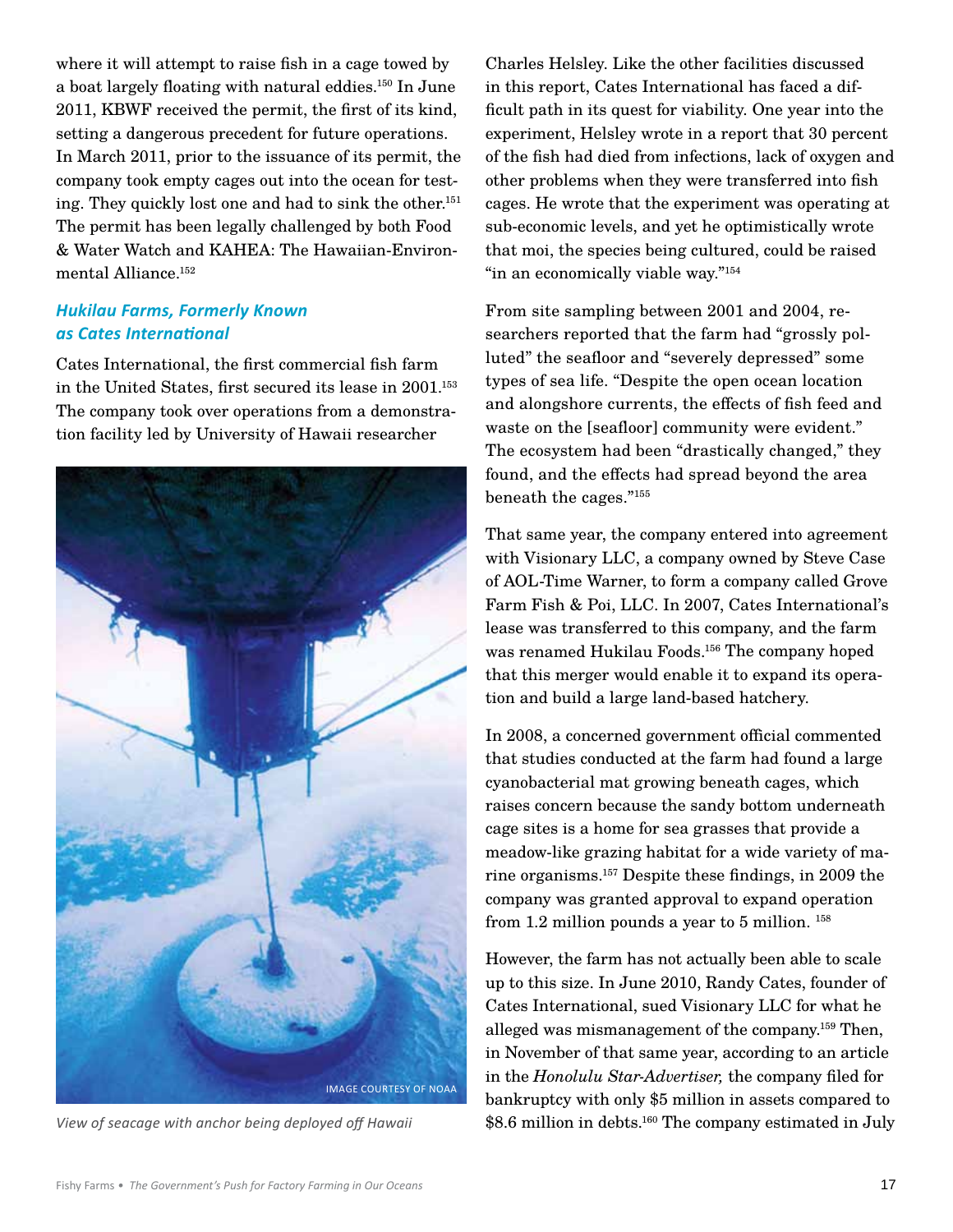

*Moi inside an offshore cage in Hawaii.*

2011 that it would take two-and-a-half years to raise the \$9.8 million that would return it to profitability.

Cates has cited mismanagement and low survival rates of the fish as contributors to the bankruptcy. According to Cates, the survival rate for its fish dropped by more than 50 percent since 2009. The company has not had any fish on the market since February 2011, and with none currently being raised in its offshore cages, the fish will not likely be back in distribution until next year. 161 The cages themselves are currently out of compliance with state regulations, since the company failed to obtain approval from state agencies before deploying new equipment. 162

Hukilau has been financed in part by American taxpayers through a \$3.8 million secured loan that the company received from the National Marine Fisheries Service and another, unsecured loan of \$64,450 from the U.S. Department of Commerce. 163

#### *Other Farms*

Over the past several years, additional farms have attempted to set up shop in marine waters around the country. Hubbs-SeaWorld Research Institute in San Diego, under the leadership of Don Kent, developed a plan to grow 1,000 metric tons of striped sea bass five miles off the coast of San Diego, and to eventually scale up to produce 3,000 metric tons annually. 164 The project was pitched as a demonstration project, a somewhat dubious claim considering that it was planning to produce more fish than any commercial farm operating in U.S. waters is permitted to. 165 In 2009, Don Kent submitted a letter asking that his permit applications for the operation be put on hold. After complaining about difficulties securing approval, he indicated that he would wait until the Obama administration's national aquaculture policy was finalized. 166

In 2009, a company called Indigo Seafood discussed opening a facility in an area half a mile off the western coast of the Island of Hawaii,<sup>167</sup> and another company in Hawaii, Maui Fresh Fish, LLC, is moving forward in the permitting process to establish a farm off of the Island of Lanai. <sup>168</sup>

Most troubling, however, are developments with a company called Hawaii Oceanic Technology, Inc. In October 2010, the company received a 35-year lease from the Hawaiian Board of Land and Natural Resources for a 247-acre ocean farm site 2.6 nautical miles off the western coast of the Island of Hawaii. 169 The company plans to farm 12 million pounds of either bigeye or yellowfin tuna in its enormous, patent-pending "Oceanspheres."170 The company boasts that its operations are environmentally sustainable and will represent a more efficient source of food than land agriculture or wild fish. 171 And yet it also says itself that it takes up to 42 pounds of wild fish to create 10 pounds of marine farmed fish. 172 Wasting 32 pounds of wild fish that could be consumed by other marine fish, animals or people hardly seems like an efficient source of production, especially considering the high cost that is generally associated with sushi-grade fresh tuna.

The company plans to deploy its first full-scale oceansphere in 2012. 173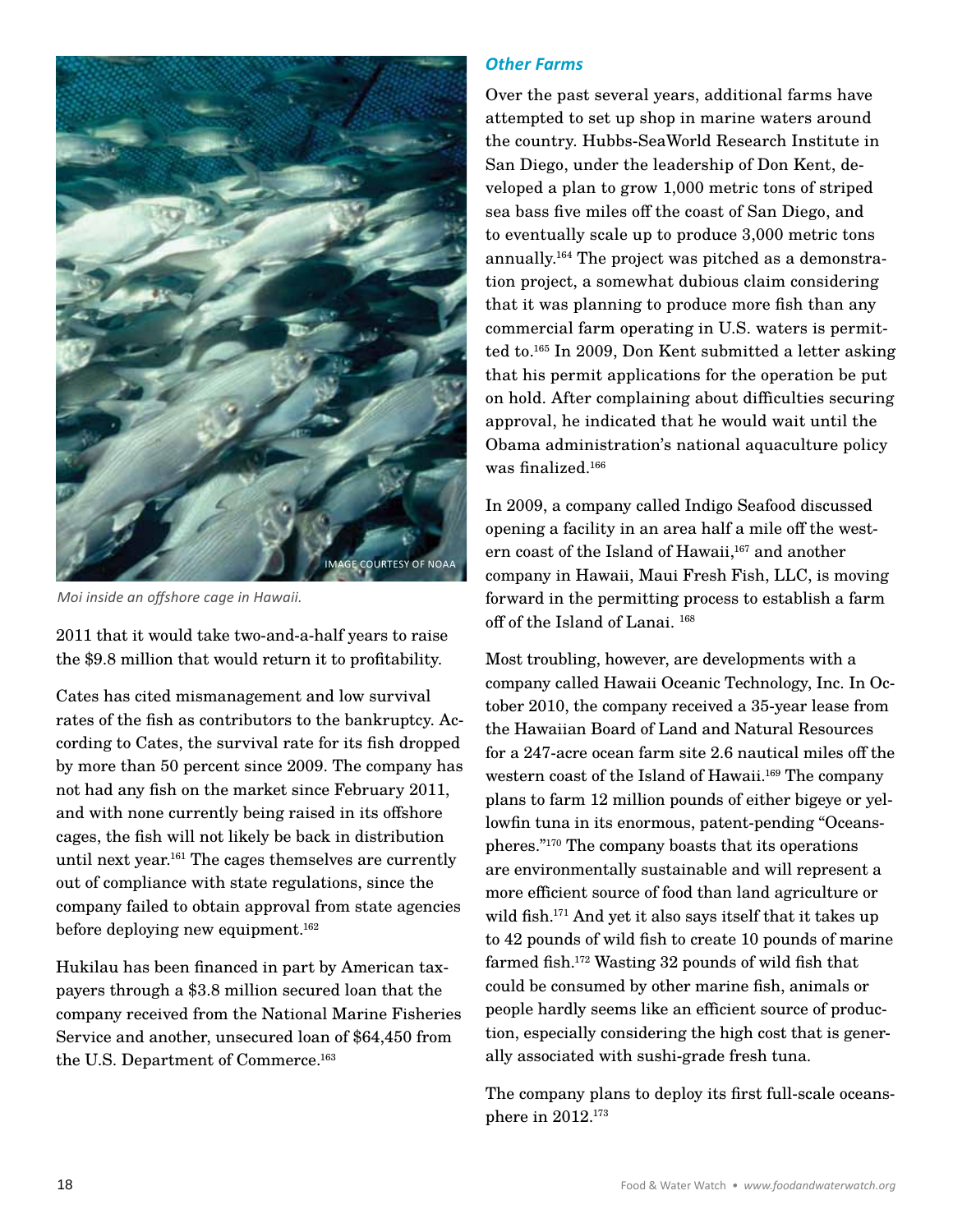

# **Conclusions**

As the United States emerges from recession, we must continue to prioritize the development of local economies, create steady job opportunities and spend federal money wisely. Meanwhile, efforts to support local businesses and "buy local," while promoting environmentally sustainable, community-supportive businesses, have grown. The local foods movement has gained support from diverse sources as people have recognized potential economic and environmental benefits. In light of these trends, the federal government's support of offshore factory fish farming seems woefully wasteful and out of place.

After over a decade of exorbitant financial support from the federal government and labor wasted by government officials and university scientists, the open ocean fish farming industry still has not provided any clear indication that it can create a significant number of jobs or an affordable source of quality fish products. The fledgling industry is not yet large enough to draw conclusions about the environmental ramifications of a full-scale industry, but evidence indicates that offshore fish farms, especially at the scale imagined by NOAA, will threaten the marine environment in a variety of ways.

If we want to achieve the goals of strengthening the economy, making more safe domestic seafood available, protecting our beautiful marine environments

and fostering a diverse array of businesses that rely on it, we must stop sinking money into this troubled industry. Instead, we must focus on managing our wild fish resources responsibly, developing alternative methods of sustainable fish farming, reducing seafood exports and limiting imports by turning away more contaminated seafood at the border.

#### *Recommendations to Policymakers*

- Support bills to prohibit federal agencies from authorizing commercial finfish aquaculture operations in federal waters.
- Support efforts to increase seafood inspections, so that U.S. consumers will not be exposed to unsafe, contaminated seafood imports.
- Support research and efforts to sustainably manage wild fish stocks, and explore other methods of aquaculture, such as land-based recirculating systems.

#### *Recommendations to Consumers*

- Let your Senators and Representatives know that you are concerned about offshore factory fish farming and its impacts.
- Make safe, sustainable choices about seafood. Show restaurants, vendors and others that you care about the type of seafood you eat. For tips, see Food & Water Watch's *Smart Seafood Guide.*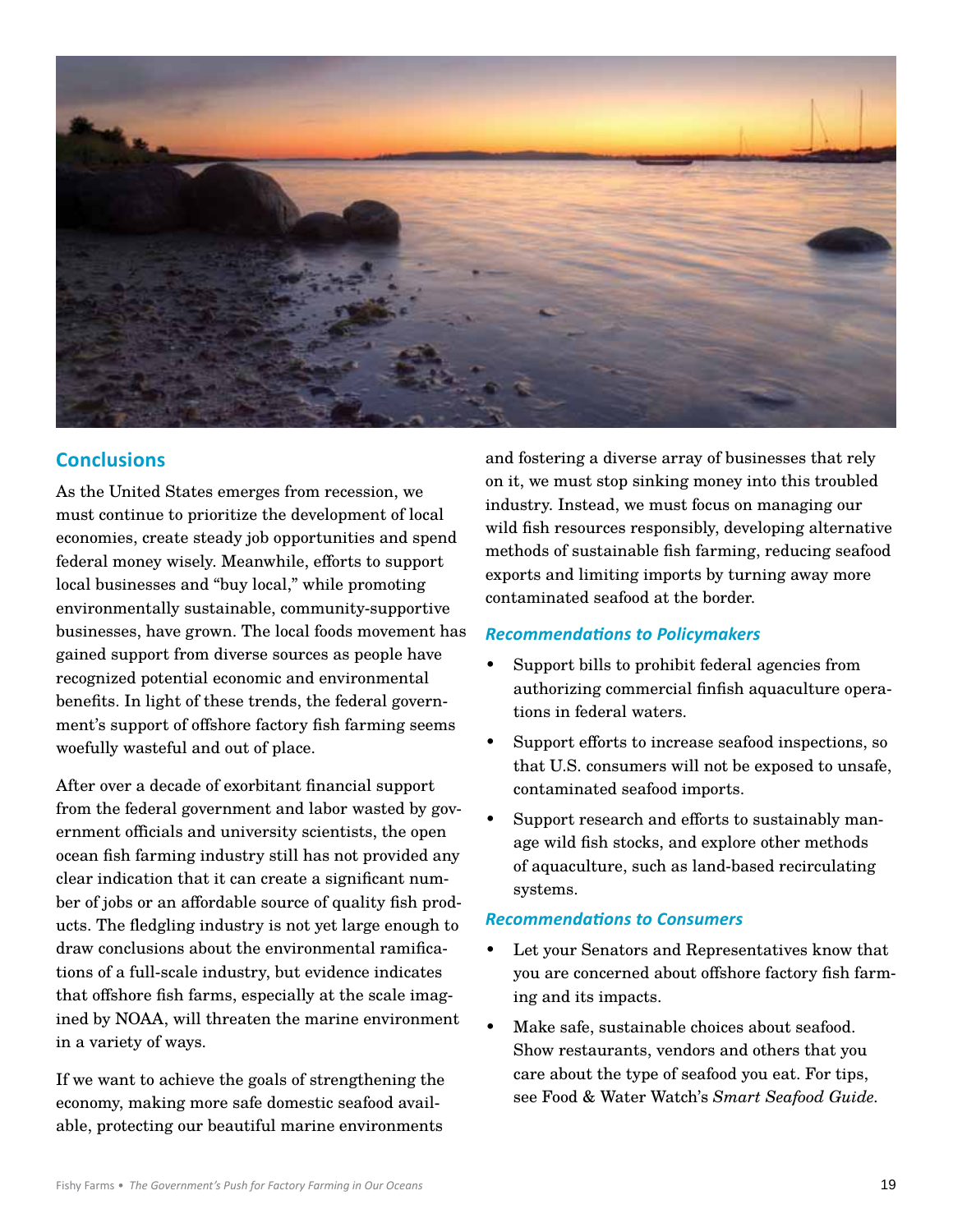# **Endnotes**

- 1 The Hawaii Open Ocean Aquaculture Demonstration Project, which became Cates International and then Hukilau Foods, was started in 1998. See Helsley, Charles. "Hawaii Open Ocean Aquaculture Demonstration Project." UJNR Technical Report No. 28, 1999 at 15-22.
- 2 Calculations conducted based on the following sources: Benetti, Daniel D. et al. "Growth rates of cobia (Rachycentron canadum) cultured in open ocean submerged cages in the Caribbean." *Aquaculture,* vol. 302, April 2010 at 195-201; Bianchi, Alessandra. "The next seafood frontier: The ocean." CNNMoney.com, April 28, 2009; Amos, Kevin and Andrew Appleby "Atlantic Salmon in Washington State: A fish management perspective." Washington Department of Fish and Wildlife, September 1999; Frazer, Neil. "Open ocean aquaculture can be destructive." *Honolulu Star Advertiser.* November 28, 2010. Methodology on file with Food & Water Watch.
- 3 This number includes grants that the National Oceanic and Atmospheric Administration and National Marine Fisheries Service have given for offshore/open ocean aquaculture, and money they've spent in support for the Gulf of Mexico aquaculture fishery management plan. Information is on file with Food & Water Watch.
- 4 Federal funding received by the Hawaii Offshore Aquaculture Demonstration Project, which became Cates International and then Hukilau Foods; by Kona Blue Water Farms; by the Atlantic Marine Aquaculture Center for offshore aquaculture; and Snapperfarm and the University of Miami. Information is on file with Food & Water Watch.
- 5 Between 1997 and 2007, Atlantic Marine Aquaculture Center (AMAC) received \$19.5 million in financial support from the National Oceanic and Atmospheric Administration, according to University of New Hampshire budget documents obtained by Food & Water Watch through a public records request. Yet during this time, AMAC sold only \$23,710 worth of fish — and no sales were made until 2005. Documents show that it made 12 sales of cod to five Northeastern companies, totaling 6,500 pounds. This means each pound of fish sold cost about \$3,000 in U.S. taxpayer dollars to produce.
- 6 Kona Blue Water Farms. "Order Now." www.Kona-blue.com/order.php. July 22, 2011.
- 7 Statement of Richard Langan (April 6, 2006); Rivera, Jose A. "Snapperfarm Experience in Puerto Rico with Comparison." Workshop for Development of Sustainable Practices for Marine Cage Culture Operations in the U.S. Caribbean." NOAA Aquaculture Program, El San Juan Hotel and Casino. November 2-3, 2010; Kona Blue Water Farms. "Powerpoint Presentation originally delivered to: Kawaihae Harbor Community Management Committee." October 14, 2007; Davidson, Osha Gray. "The farmer goes to sea." *Popular Science,* March 2006.
- 8 Richardson, Whit. "Fishing for a future: A Searsmont entrepreneur's aquaculture innovation is welcomed in foreign waters while the U.S. plays catch up." Mainebiz, Jan 25, 2010; Atlantic Marine Aquaculture Center. [Press Release]. "Sen. Judd Gregg Celebrates First Commercial Offshore Aquaculture Farm." October 11, 2007; Kona Blue Water Farms. [Press Release]. "Kona Blue's Kona Kampachi 'Back in the Market' July 18." May 20, 2010; Aquaculture Planning & Advocacy LLC. "Draft Environmental Assessment for Proposed Expansion of Hukilau Foods Offshore Fish Farm, Mamala Bay, Oahu, Hawaii." Prepared for: Office of Conservation and Coastal Lands, Hawaii Department of Land and Natural Resources, March 5, 2009 at 26, 42, and 48.
- 9 Clute, Mitchell. "NOSB debates organic seafood." *Natural Foods Merchandiser,* vol. 28, no. 5, April 24, 2008.
- 10 Costa-Pierce, Barry. "NOAA Aquaculture Listening Session Expert Presentation." April 14, 2010.
- 11 As mentioned, Kona Kampachi® has sold for \$17 per pound. Hawaii Oceanic Technology intends to raise bigeye and/or yellowfin tuna, a fish that is popular for sushi rolls and sashimi. *See* McAvoy, Audrey. "Hawaii regulators approve Honolulu company's plan for first US open ocean tuna farm." *Associated Press,* October 26, 2009.
- 12 For instance, Steve Case of AOL has invested \$4.5 million through his Visionary LLC in the company Grove Fish & Poi, which owns Hukilau Foods. *See* Hao, Sean. "Net Gains for Hawai'i." *Honolulu Advertiser,*  April 15, 2007.
- 13 Rabanal, Herminio R. "History of Aquaculture." ASEAN/UNDEP/FAO Regional Small-Scale Coastal Fisheries Development Project, April 1988.
- 14 Bond, Stanley and Richard Gmirkin. "Restoring a Part of Hawaii's Past: Kaloko Fish Pond Restoration." *Ecological Restoration,* vol. 21, no. 4, December 2003 at 284.; U.S. Environmental Protection Agency. "Project Loko I`a: Restoring Hawaii's Traditional Fishponds." Pacific Southwest Region 9.
- 15 Upton, Harold F. and Eugene H. Buck. "CRS Report for Congress: Open Ocean Aquaculture." Congressional Research Service, August 9, 2010 at 1-2.; Cabello, Fellpe C. "Heavy use of prophylactic antibiotics in aquaculture: a growing problem for human and animal health and for the environment." *Environmental Microbiology,* vol. 8, iss. 7 at 1138.
- 16 Borgatti, Rachel and Eugene H. Buck. "CRS Report for Congress: Open Ocean Aquaculture." Congressional Research Service. December 13, 2004 at 16 and 17; Davidson (March 2006).
- 17 U.S. Department of Commerce. "Aquaculture Policy." 1999.
- 18 Gulf of Mexico Fishery Management Council. [Press Release]. "Scoping meetings scheduled on potential amendment for limiting access in the commercial reef fish and king mackerel fisheries and on a potential generic amendment for management of offshore marine aquaculture." National Oceanic and Atmospheric Administration. January 26, 2004.
- 19 Gulf of Mexico Fishery Management Council. [Press Release]. "Commerce Secretary Evans Announces 2002 Ocean Fishery Council Appointments." National Oceanic and Atmospheric Administration, June 23, 2002.
- 20 Gulf of Mexico Fishery Management Council. "Fishery Management Plan for Regulating Offshore Marine Aquaculture in the Gulf of Mexico." January 2009 at 18-19.
- 21 Upton and Buck at 16.
- 22 *Ibid.*
- 23 Documents regarding payments made to consultants to undertake a socioeconomic analysis of offshore aquaculture in federal waters in the Gulf of Mexico and to revise the alternatives to be presented to the Council for the permit conditions that would be required of aquaculture operations in federal waters were obtained via FOIA request and are on file at Food & Water Watch.
- 24 Upton and Buck at 20.
- 25 74 Fed. Reg. 19638-19871 (April 29, 2009).
- 26 Upton and Buck at summary.
- 27 Balsiger Ph.D, James W. Letter to Dr. Robert Shipp, Chairman, Gulf of Mexico Fishery Management Council. National Oceanic and Atmospheric Administration, United States Department of Commerce, September 3, 2009 at 2.
- 28 Food & Water Watch. [Press Release]. "Federal Court Rules Lawsuit to Stop First U.S. Fish Farm Program Cannot Proceed Until Regulations are Developed." August 12, 2010.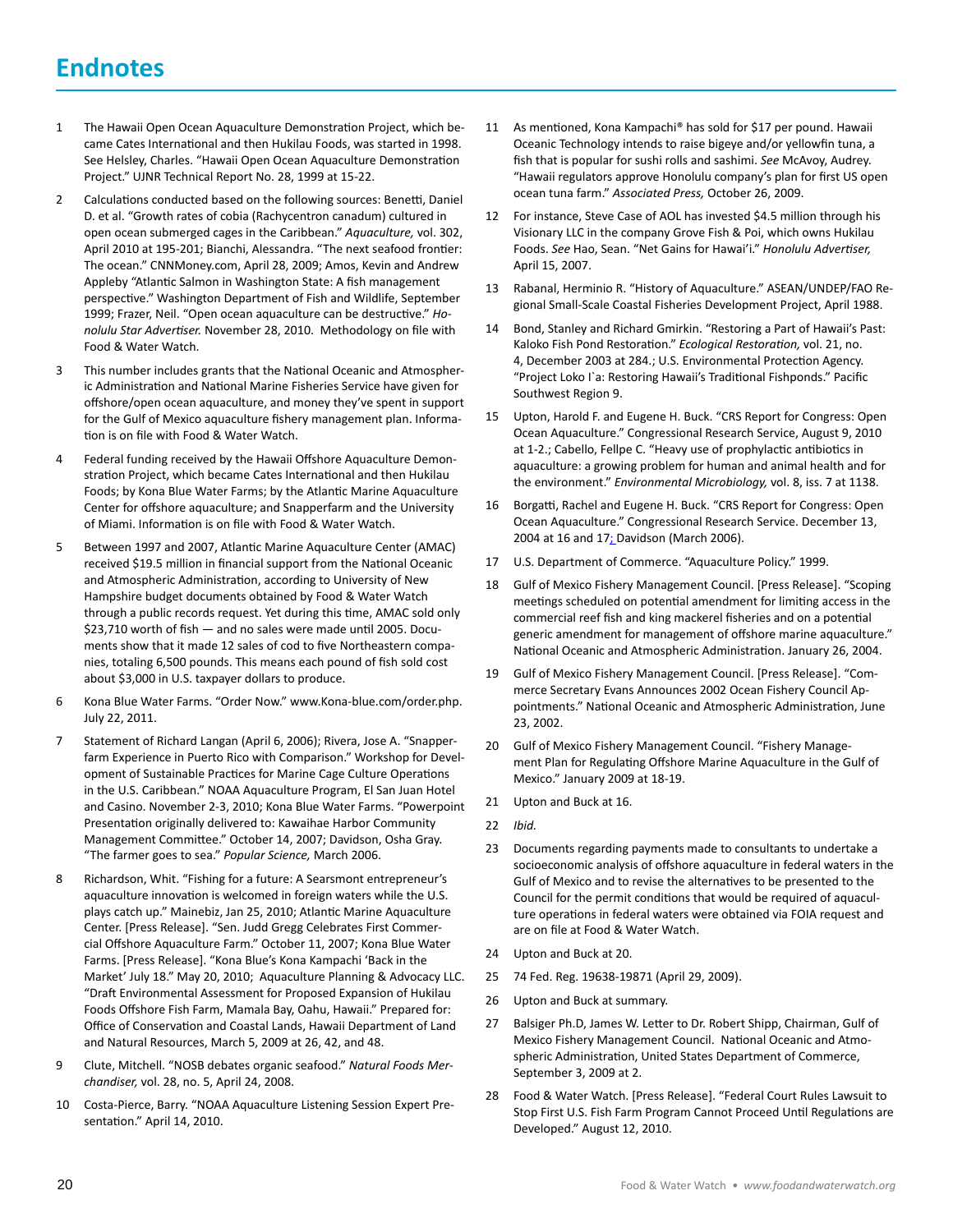- 29 Office of Representative Capps. [Press Release] "Capps Introduces Comprehensive, Sustainable Offshore Aquaculture Legislation." December 18, 2009.
- 30 Upton and Buck at 16.
- 31 Office of Senator David Vitter. [Press Release]. "Vitter Introduces Aquaculture Bill to Provide Relief to Struggling Gulf Fisheries." May 25, 2010.
- 32 The Library of Congress THOMAS. "Bill Summary and Status 111th Congress: S. 3417." Available at http://thomas.loc.gov. Accessed July 24, 2011.
- 33 National Oceanic and Atmospheric Administration. "Marine Aquaculture Policy." June 2011 at 1.
- 34 National Oceanic and Atmospheric Administration. [Press Release]. "Commerce and NOAA release national aquaculture policies to increase domestic seafood production, create sustainable jobs, and restore marine habitats." June 9, 2011.
- 35 Office of Rep. Don Young. [Press Release]. "Rep. Young introduces aquaculture legislation," February 9, 2011.
- 36 Pérez, Marta, et al. "Physiological responses of the seagrass *Posidonia oceanica* as indicators of fish farm impact." *Marine Pollution Bulletin,* vol. 56, iss. 5, 2008 at 869-879; Holmer, Marianne, et al. "Effects of fish farm waste on *Posidonia oceanica* meadows: synthesis and provision of monitoring and management tools." *Marine Pollution Bulletin,* vol. 56, iss. 9, 2008 at 1618-1629.
- 37 Marine Aquaculture Task Force. "Sustainable Marine Aquaculture: Fulfilling the Promise; Managing the Risks." January 2007 at 69.
- 38 Upton and Buck at 10.
- 39 Sarà, G. et al. "Impacts of marine aquaculture at large spatial scales: evidences from n and p catchment loading and phytoplankton biomass." *Marine Environmental Research*, February 24, 2011.
- 40 Marine Aquaculture Task Force, at 74-76.
- 41 This is because there are no drugs specifically tested and approved for use on fish in open water cages. Currently, if open ocean farms need to use drugs, they must get approval to use them in an "extra-label" manner (beyond what they are specifically approved for) or participate in an experimental trial. This means that the ecological repercussions of using these drugs in open ocean farms has not been fully examined. For more information, see Food & Water Watch. "Harmful Aquaculture Chemicals Slip Through Regulatory Cracks." Washington, DC, November 2009.
- 42 Trotter, Bill. "Parasites, Pesticides, Sick Salmon… Dead Lobsters." *Bangor Daily News,* Maine, January 10, 2011.
- 43 Heuer, Ole. E. *et al.* "Human Health Consequences of Use of Antimicrobial Agents in Aquaculture," *Clinical Infectious Diseases,* vol. 49, no. 8, 2009 at 1248-53.
- 44 Gardner, Julia Ph.D and David L. Peterson. "Making Sense of the Salmon Aquaculture Debate: Analysis of issues related to netcage salmon farming and wild salmon in British Columbia." Pacific Fisheries Resource Conservation Council. January 2003 at 4.; Cabello, at 1138, *op. cit.*
- 45 Krosek, Martin and Ray Hilborn. "Sea lice *(Lepeophtheirus salmonis)* infestations and the productivity of pink salmon (Oncorhynchus gorbuscha) in the Broughton Archipelago, British Columbia, Canada." *Canadian Journal of Fisheries and Aquatic Sciences,* vol. 68, 2001 at 17- 29.
- 46 Devold, M. et al. "Strain variation, based on the hemagglutinin gene, in Norwegian ISA virus isolates collected from 1987 to 2001: indications of recombination." *Disease of Aquatic organisms,* vol. 47, November 8, 2011 at 119-128.
- 47 "Another 500 Jobs Lost to Chile's ISA Crisis." The Fish Site, March 6, 2009.
- 48 Kona Blue Water Farms, LLC. "Final Supplemental Environmental Assessment for a Modification to Net Pen Designs within the Existing Production Capacity and Farm Lease Area for Kona Blue's Offshore Open Ocean Fish Farm off Unualoha Point, Kona, Hawaii." April 21, 2009 at 39.
- 49 Prater, Donald and Jennifer Matysczak. [E-mail]. November 2, 2007. On file with Food & Water Watch.
- 50 Marine Aquaculture Task Force, at 3.
- 51 "Study to investigate wild/farmed salmon breeding implications." The Fish Site, August 15, 2007.
- 52 Reid, Melanie. "Great salmon escape could turn wild fish into 'couch potatoes'." *The Times* (United Kingdom), September 18, 2007.
- 53 Witte, Benjamin. "Thousands of salmon and trout escape in southern Chile." *The Patagonia Times* (Chile), January 19, 2009.
- 54 Lavoie, Judith. "40,000 fish escape farm." *The Times Colonist,* Canada, October 24, 2009.
- 55 Grindheim, Joar. "Costly salmon escape." *IntraFish Media,* October 15, 2010.
- 56 Benetti et al. at 196.
- 57 As indicated by a supplemental environmental assessment. Kona Blue Water Farms, LLC (April 21, 2009) at 27, 42 and 43.
- 58 Cal. Fish & Game Code §15007 (2003); Md. Natural Resources Code Ann. § 4-11A-02 (2003); Wash. Admin. Code 220-76-100 (2003).
- 59 Tetratech, Inc. "Final Environmental Impact Statement for the Ahi Aquaculture Project, Kohala Coast, Hawaii." Prepared for Hawaii Oceanic Technology, Inc. May 25, 2009 at xvi; Kona Blue Water Farms, LLC (April 21, 2009) at 90.
- 60 For more information see Food & Water Watch. "GE Salmon Will Not Feed the World," November 2010.
- 61 Food and Agriculture Organization of the United Nations. "5. Use of wild fish in aquaculture." *FAO Technical Guidelines for Responsible Fisheries.* no. 5, suppl. 5. Rome, FAO 2011 at 13.
- 62 Marine Aquaculture Task Force, at 79.
- 63 Tacon, Albert G.J. and Marc Metian. "Global overview on the use of fish meal and fish oil in industrially compounded aquafeeds: Trends and future prospects." *Aquaculture,* vol. 285, December 2008 at 149.
- 64 Marine Aquaculture Task Force, at 89.
- 65 Tacon and Metian (December 2008) at 148, Converted from kilograms to pounds.
- 66 *Ibid.*
- 67 Lunger, Angela N. et al. "The effects of organic protein supplementation upon growth, feed conversion and texture quality parameters of juvenile cobia *(Rachycentron canadum).*" *Aquaculture,* vol. 264, April 2007, at 342-352, 2007; Chou, R.L. et al. at 325-333.
- 68 Kalinowski, C.T. et al. "Effect of different carotenoid sources and their dietary levels on red porgy *(Pagrus Pagrus)* growth and skin color." *Aquaculture,* vol. 244, February 2005 at 223-231.
- 69 Moon, Hae Young Lee and Gaitlin, Delbert M. III. "Effects of animal proteins on growth and body composition of the red drum *(Sciaenops ocellatus).*" *Aquaculture,* vol. 120, March 1994 at 327–340; Reigh, Robert C. and Ellis, Simon C. "Effects of dietary soybean and fishprotein ratios on growth and body composition of red drum (Sciaenops ocellatus) fed isonitrogenous diets." Aquaculture vol. 104, June 1992 at 279-292.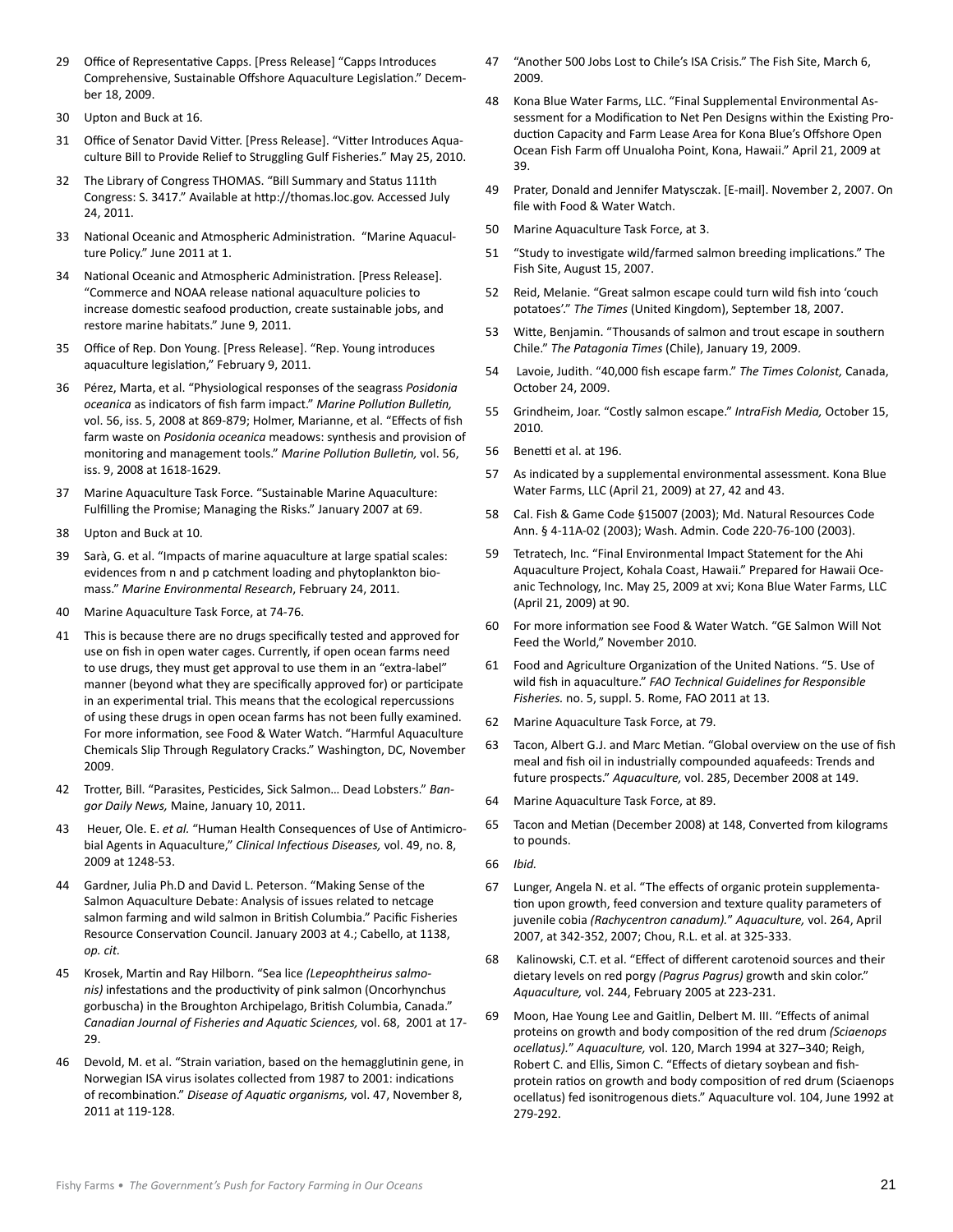- 70 Helland, Ståle J. and Grisdale-Helland, Barbara. "Replacement of fish meal with wheat gluten in diets for Atlantic halibut *(Hippoglossus hippoglossus)*: Effect on whole-body amino acid concentrations." *Aquaculture,* vol. 261, December 2006 at 1363-1370; Berge, G. M. et al. "Soy protein concentrate in diets for Atlantic halibut *(Hippoglossus hippoglossus).*" *Aquaculture,* vol. 178, July 1999 at 139-148.
- 71 Refstie, Ståle. et al. "Feed intake, growth, and utilisation of macronutrients and amino acids by 1- and 2-year old Atlantic cod *(Gadus morhua)*  fed standard or bioprocessed soybean meal." *Aquaculture,* vol. 255, May 2006 at 279-29; Toppe, Jogeir et al. "Inclusion of fish bone and crab by-products in diets for Atlantic cod, *Gadus morhua." Aquaculture,*  vol. 253, March 2006 at 636-645.
- 72 Tibbetts, S.M. et al. "Apparent Protein and Energy Digestibility of Common and Alternative Feed Ingredients by Atlantic Cod, *Gadus morhua*  (Linnaeus, 1758)." *Aquaculture,* vol. 261, December 2006 at 1314-1327; Lunger, A.N. et al. at 342-352; Chou, R.L. et al. "Substituting Fish Meal with Soybean Meal in Diets of Juvenile Cobia *Rachycentron canadum.*" *Aquaculture,* vol. 229, January 2004 at 325-333; Albrektsen, Sissel et al. "Growth, Feed Efficiency, Digestibility and Nutrient Distribution in Atlantic Cod *(Gadus morhua)* Fed Two Different Fish Meal Qualities at Three Dietary Levels of Vegetable Protein Sources." *Aquaculture,* vol. 261, November 2006 at 626-640; Refstie, Ståle et al. at 279-291.
- 73 Harel, Moti et al. "Advanced DHA, EPA and ArA enrichment materials for marine aquaculture using single cell heterotrophs." *Aquaculture,* vol 213. October 2002 at 347-367.
- 74 Tibbetts et al. at 1314-1327; Lunger et al. at 342-352; Chou et al. at 325-333; Albrektsen et al. at 626-640; Refstie et al. at 279-291.
- 75 "Adoption of Genetically Engineered Crops in the U.S.: Soybean Varieties." Data Set, Economic Research Service, United States Department of Agriculture.
- 76 GMO Compass. "Genetically Modified Plants: Global Cultivation Area, Soybean" Available at http://www.gmo-compass.org/eng/agri\_biotechnology/gmo\_planting/342.genetically\_modified\_soybean\_global\_ area\_under\_cultivation.html. Accessed January 20, 2011.
- 77 The Dutch Soy Coalition. "Strategies for reducing the negative impacts of soy production." Factsheet 1. 2010.
- 78 Personal Communication. Kelly Coleman, Vice President of Marketing, Kona Blue Water Farms, July 28, 2009.
- 79 Fernandez-Jover, Damian et al. "Waste feed from coastal fish farms: A trophic subsidy with compositional side-effects of wild gadoids." *Estuarine, Coastal and Shelf Science,* vol. 91, iss. 4. March 2011.
- 80 Agenda for the Mini-symposium on Algal Biotechnology and Bioenergy. The Center of Marine Biotechnology, University of Maryland Biotechnology Institute, December 12, 2008.
- 81 "Soybean farmers increase support for aquaculture." *The Times and Democrat* (South Carolina), June 9, 2011; American Soybean Association. "CEO Report to the Board & States." March 2010.
- 82 Memorandum. Dan Polhemus, Administrator, Division of Aquatic Resources and Jeff Walters, Co-manager of Hawai`i Humpback Whale National Marine Sanctuary to Sam Lemmo, Office of Coastal and Conservation Lands, Department of Land and Natural Resources. Subject: Kona Blue Water Farms open ocean fish farm, concerns regarding dolphin interactions. February 20, 2008.
- 83 Papastamatiou, Yannis P. et al. "Site fidelity and movement of sharks associated with ocean-farming cages in Hawaii." *Marine and Freshwater Research,* vol. 61, no. 12, December 2010 at 1366-1375.
- 84 Fiorillo, John. "Is U.S. offshore farming DOA?" *IntraFish,* September 15, 2010.
- 85 Cardia, Fracesco and Alessandro Lavatelli. "A Review of Cage Aquaculture: Mediterranean Sea." In Halwart, Matthias, Doris Sota and J.

Richard Arthur (Eds.). Fisheries Technical Paper, Food and Agriculture Organization of the United Nations. "Cage Culture: Regional Reviews and Global Overview." (498) 2007 at 186.

- 86 Calculation performed by Food & Water Watch. Combined total production and jobs projected by companies in their Final Environmental Assessments after approved modifications from Aquaculture Planning & Advocacy LLC. "Final Environmental Assessment Proposed Expansion of Hukilau Foods Offshore Fish Farm, Mamala Bay, Oahu, Hawai`i." Prepared for the Office of Conservation and Coastal Lands, Hawai`i Department of Land and Natural Resources by July 24, 2009 at 8 and 22 and Kona Blue Water Farms, LLC (April 21, 2009) at 22-23.
- 87 Kona Blue Water Farms, LLC (April 21, 2009) at 10.
- 88 *Michael Larson vs. Kona Blue Water Farms LLC.,* United States District Court for the District of Hawai`i. CV 08 00428. Filed September 23, 2008 (voluntarily dismissed, December 2008); Labossiere v. Kona Blue Water Farms, LLC., United States District Court for the District of Hawai`i No CV 07 00540 BMK Filed October 29, 2007 (settled and dismissed March 2009); *Karlsson v. Kona Blue Water Farms,* United States District Court for the District of Hawai`i No CV07 00242BMK Filed May 10, 2007 (dismissed December 2008); *Wagner v Kona Blue Water Farms LLC.* United States District Court for the District of Hawai`i No CVO9 00600 Filed December 16, 2009.
- 89 Shikina, Rob. "Honolulu firefighter died in diving accident." *Honolulu Star Advertiser.* May 24, 2011.
- 90 Hao (April 15, 2007).
- 91 Gomes, Andrew. "Hukilau Food files for bankruptcy." *Honolulu Star Advertiser.* November 3, 2010.
- 92 Upton and Buck at 7 and 9.
- 93 Alaska Business Monthly. "Judgment Rendered: Finfish farming banned." July 1990.
- 94 Upton and Buck at 67.
- 95 Calculations conducted based on the following sources: Benetti et al. at 195-201; Bianchi (April 28, 2009); Amos and Appleby; Frazer, Neil. (November 28, 2010). Methodology on file with Food & Water Watch.
- 96 Calculations conducted based on production of cobia and reported market value from Open Blue Sea Farms: Benetti et al. at 195-201; Bianchi (April 28, 2009).
- 97 Tacon and Metian (December 2008) at 149.
- 98 Calculations conducted by Food & Water Watch based on data from: Goldburg, Rebecca and Rosamond Naylor. "Future seascapes, fishing, and fish farming." *Front Ecol Environ,* vol. 3, iss. 1, 2005 at 25; U.S. Census Bureau. "Quick Facts: Los Angeles" 2010. Available at http:// quickfacts.census.gov/qfd/states/06/06037.html.
- 99 Amos and Appleby.
- 100 McGinnity, Phillip et al. "Fitness reduction and potential extinction of wild populations of Atlantic Salmon, *Salmo salar,* as a result of interactions with escaped farmed salmon." *The Royal Society.* vol. 270, December 2003 at 1.
- 101 American Fisheries Society Fish Culture Section. "Guide to Using Drugs, Biologics, and Other Chemicals in Aquaculture." February 2011 at 12- 14.
- 102 Chelossi, Elisabetta. "Antibiotic resistance of benthic bacteria in fishfarm and control sediments of the Western Mediterranean." *Aquaculture,* vol. 219, April 2003 at 84.
- 103 Heuer et al. at 1248-1249.
- 104 Sapkota, Amir et al. "Aquaculture Practices and Potential Human Health Risks: Current Knowledge and Future Priorities." *Environment International,* vol. 34, 2008 at 1219.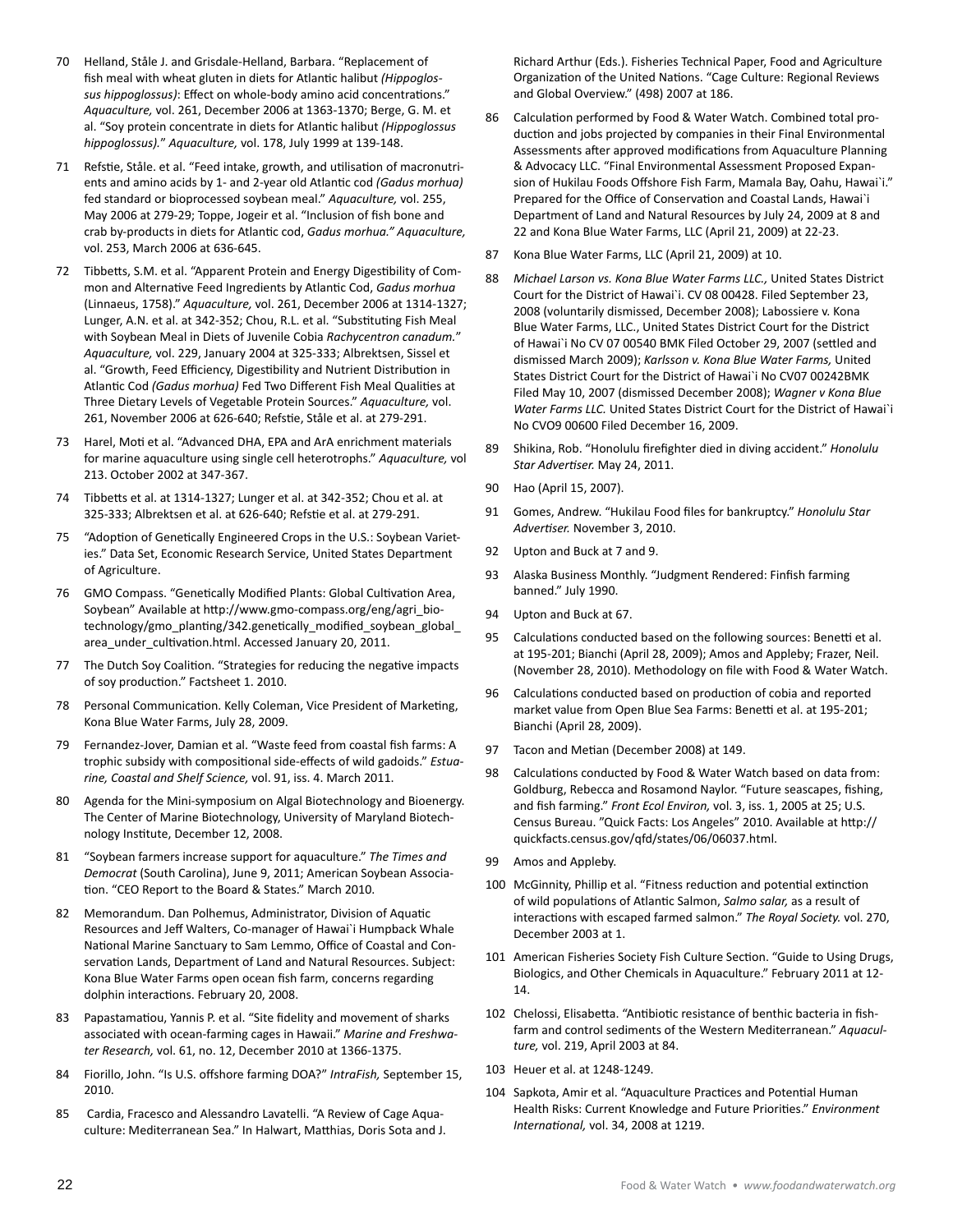- 105 Chelossi et al. at 83-97.
- 106 U.S. Department of Agriculture. "Marketing U.S. Organic Foods: Recent Trends from Farms to Consumers." U.S. Department of Agriculture, September 2009 at 16, 18 and 19.
- 107 Dickey, Robert and Steven M. Plakas. "Ciguatera: A public health perspective." *Toxicon* vol. 56, no. 2, 2010 at 1.
- 108 Villareal, T.A. et al. "Petroleum production platforms as sites for the expansion of ciguatera in the northwestern Gulf of Mexico." *Harmful Algae,* vol. 6, 2007 at 257.
- 109 Hites, Ronald A. et al. "Global Assessment of Organic Contaminants in Farmed Salmon." *Science,* vol. 303, January 2004 at 227.
- 110 Debruyn, Adrian *et al.* "Ecosystemic effects of salmon farming increase mercury contamination in wild fish." *Environmental Science and Technology,* vol. 40, no. 2, 2006 at 3489 and 3492.
- 111 "Annual NOAA Fisheries Report Released." Fishwise. September 13, 2010.
- 112 Costa-Pierce (April 14, 2010).
- 113 Chou, Hsiao-Ching. "A 'new' fish from Hawaii is delighting chefs." *Seattlepi* (Washington), February 21, 2006.
- 114 Salkever, Alex. "Sushi salvation: Startup sees future of fish farms in giant Kevlar spheres." DailyFinance, November 3, 2009.
- 115 Tacon, Albert and Marc Metian. "Fishing for Feed or Fishing for Food: Increasing Global Competition for Small Pelagic Forage Fish." *Ambio,*  vol. 38, no. 6, September 2009 at 294-302.
- 116 Statement of Richard Langan (April 6, 2006).
- 117 Letter by Richard Langan, Director, Atlantic Marine Aquaculture Center, University of New Hampshire, "How Offshore Fish Farms Can Be Safe," *Christian Science Monitor,* January 25, 2007.
- 118 Atlantic Marine Aquaculture Center, University of New Hampshire. "Progress reports: Finfish." Accessed August 28, 2009.
- 119 Leonard, Dolores. University of New Hampshire, Atlantic Marine Aquaculture Center. Personal communication, August 2009.
- 120 "NOAA Awards Funds to Portsmouth aquaculture firm, UNH," SeaCoast Online (New Hampshire, Maine), July 31, 2008.
- 121 "UNH gets \$355K for aquaculture research," SeaCoast Online (New Hampshire, Maine), August 28, 2008.
- 122 Statement of Richard Langan (April 6, 2006).
- 123 Gulf of Mexico Fishery Management Council (January 2009) at 141.
- 124 Benetti et al.
- 125 Handwerk, Brian. "Giant Robotic Cages to Roam Seas as Future Fish Farms?" National Geographic News, August 18, 2009.
- 126 "Fish farm leaves Culebra for Panama Unable to land permits to increase production, finally pack up," Caribbean Business Online, July 5, 2009.
- 127 Gulf of Mexico Fishery Management Council (January 2009) at 141.
- 128 *Ibid.* at 151-152; Bianchi (April 28, 2009).
- 129 Richardson (January 25, 2010).
- 130 Open Blue Sea Farms. [Press Release]. "Open Blue Sea Farms' Panama Acquisition Creates World's Largest Open Ocean Aquaculture Operation." August 31, 2009.
- 131 Richardson (January 25, 2010).
- 132 Open Blue Sea Farms. "Cobia: Open Ocean Raised." Available at www. openblueseafarms.com. Accessed May 12, 2011.
- 133 *Ibid.*
- 134 Bianchi (April 28, 2009).
- 135 Lucas, Carolyn. "Fish farm seeks second location." *West Hawaii Today,*  May 6, 2006.
- 136 Kona Blue Water Farms. [Press Release]. "Kona Kampachi tested pure and safe from contamination." Kona Blue Water Farms, May 16, 2007.
- 137 Blue Ocean Institute. "Yellow Tail U.S. Risks to Other Species." 2008. Available at www.blueocean.org/seafood. Accessed July 20, 2011.
- 138 Hawaii State Department of Land and Natural Resources. "Kona Blue Follow Up Conversations." August 2009. Obtained via Public Information Request. On file at Food & Water Watch.
- 139 Polhemus, Dan. [March 2008]. Division of Aquatic Resources. Public comment to Sam Lemmo Office of Conservation and Coastal Lands, re: Draft EA/CDUA HA-3443. March 3, 2008 at 3.
- 140 *Ibid.*; Hawaii State Department of Land and Natural Resources. "Report to the twenty-fifth legislature State of Hawaii 2009 regular session. Implementation of Chapter 190D, Hawaii Revised Statutes Ocean and Submerged Lands Leasing." December 2008 at 7.
- 141 Kona Blue Water Farms, LLC. "Draft Supplemental Environmental Assessment for An Expanded Production Capacity and Extended Farm Lease Area for Kona Blue's Offshore Open Ocean Fish Farm Project off Unualoha Point, Kona, Hawaii." September 10, 2007 at ix.
- 142 Kona Blue Water Farms, LLC (April 21, 2009) at 3.
- 143 *Ibid.*; State of Hawaii Department of Land and Natural Resources to Neil Sims. "Conservation District Use Permit (CDUP) HA-3497." July 8, 2009.
- 144 Kona Blue Water Farms, LLC (April 21, 2009) at 10.
- 145 "Kona Blue Expands Open Ocean Mariculture into Sea of Cortez." [Press Release]. Kona Blue Water Farms. November 4, 2009.
- 146 Consent to Assignment of GL S-5721. Land Submittal D-25 for Board of Land and Natural Resources Meeting January 8, 2010; Hawai`i Department of Commerce. Business Registration Database. "Keahole Point Fish, LLC."
- 147 "Aquaculture firm to sell Hawaiian offshore operations." FIS, January 8, 2010.
- 148 Gomes, Andrew. "Fish farm seeks to drift cages." *Honolulu Star Advertiser,* June 26, 2011; Gomes, Andrew. "Ocean fish-farming firm selling its Isle operations." *Honolulu Star Advertiser,* January 8, 2010.
- 149 Schiewe, Jessie. "Cash for Coral." *Honolulu Weekly,* April 20, 2011.
- 150 National Oceanic and Atmospheric Administration. "Environmental Assessment: Proposed Issuance of a Permit to Authorize the Culture and Harvest of a Managed Coral Reef Fish Species *(Seriola rivoliana)* in Federal Waters West of the Island of Hawaii, State of Hawaii." July 6, 2011 at 2 and 57.
- 151 Gomes (June 26, 2011).
- 152 Food & Water Watch. [Press Release]. "Advocacy Groups, Hawaiians Sue Federal Government Over First U.S. Commercial Factory Fish Farming Permit." August 3, 2011.
- 153 State of Hawaii Department of Land and Natural Resources. "Conservation District Use Application (CDUA) OA-3525 and Request to Expand Lease Area of State Marine Activities for Hukilau Foods LLC." Board of Land and Natural Resources, State of Hawaii, December 11, 2009.
- 154 Helsley, Charles E. In "Spawning and Maturation of Aquatic Species," Proceedings of the 28th Aquaculture Panel of United States-Japan Cooperative Program in Natural Resources, 28th Meeting, Nov. 10-12, 1999, Kihei, HI at XX 1 and 20-21.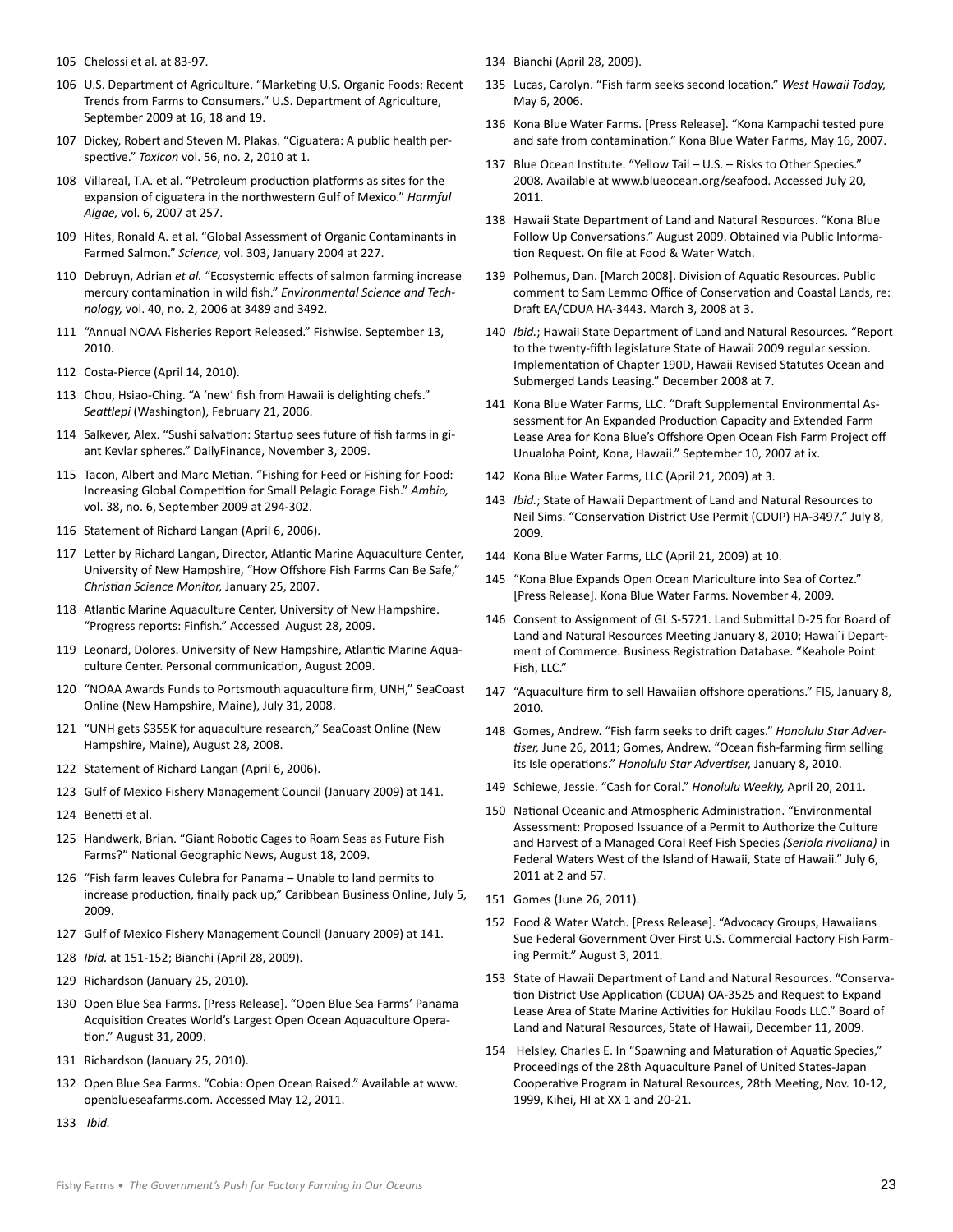- 155 Lee, Han W. "Temporal changes in the polychaete infaunal community surrounding a Hawaiian mariculture operation." *Marine Ecology Progress Series,* vol. 307, January 2006 at 183.
- 156 Consent to Assign General Lease No. S-5654 Cates International, Inc., Assignor to Grove Farm Fish and Poi, LLC, Assignee. Hawaii State Board of Land and Natural Resources, February 9, 2007 at 2. .
- 157 Polhemus, Dan (March 2008) at 2 and 9.
- 158 State of Hawaii Department of Land and Natural Resources (December 11, 2009).
- 159 Gomes, Andrew. "Fish farm seeks funds to resurrect business." *Honolulu Star-Advertiser,* July 25, 2011.
- 160 Gomes (November 3, 2010).
- 161 Gomes (July 25, 2011).
- 162 Cocke, Sophie. "Environmental Groups Move to Thwart Hawaii Caged Fishing Operation." *Honolulu Civil Beat,* August 4, 2011.
- 163 Gomes, Andrew. "Huklilau Files for Bankruptcy." *Honolulu Star-Advertiser,* November 3, 2010.
- 164 Hubbs-Seaworld Research Institute. "Donald B Kent." Available at http://www.hswri.org. Accessed July 28, 2011; "Hubbs-Seaworld Research Institute Offshore Aquaculture Demonstration Project." On file at Food & Water Watch.
- 165 State of Hawaii Department of Land and Natural Resources. "CDUAOA – 3525." Board of Land and Natural Resources. December 11, 2009.
- 166 Joyce, Ed. "Group Asks for Hold On Fish Farm Permit Process." KPBS San Diego, November 17, 2009.
- 167 McVey, Jim. "Informal Presentation: Indigo Seafood." Kohala Ranch, Hawaii, May 23, 2009. On file at Food & Water Watch.
- 168 Maui Fresh Fish LLC. "Open Ocean Aquaculture: Environmentally friendly open ocean aquaculture in Maui County." Available at: http:// mauifreshfish.com. Accessed June 3, 2011. On file at Food & Water Watch.
- 169 State of Hawaii Department of Land and Natural Resources "Approval of Conservation District Use Permit Application HA-3945 for an Open Ocean Fish Farm (12 Oceanspheres, covering a 247 acre area of sea) located 2.6 nautical miles/3 miles Due West of Malae Point, North Kohala, Island of Hawaii, by Hawaii Oceanic Technology, Inc." October 27, 2009; Hawaii Oceanic Technology. "Hawaii State Land Board Grants 35 Year Lease for First Deep Ocean Aquaculture Site in United States." November 9, 2010.
- 170 *Ibid.*
- 171 Hawaii Oceanic Technology. [Press Release]. "Hawaii State Land Board Grants 35 Year Lease for First Deep Ocean Aquaculture Site in United States." November 9, 2010.
- 172 *Ibid.*
- 173 U.S. Army Corps of Engineers Honolulu District. Public Notice of Application for Permit. Permit File Number POH-2009-0263. Public Notice Date September 24, 2010 at 10.